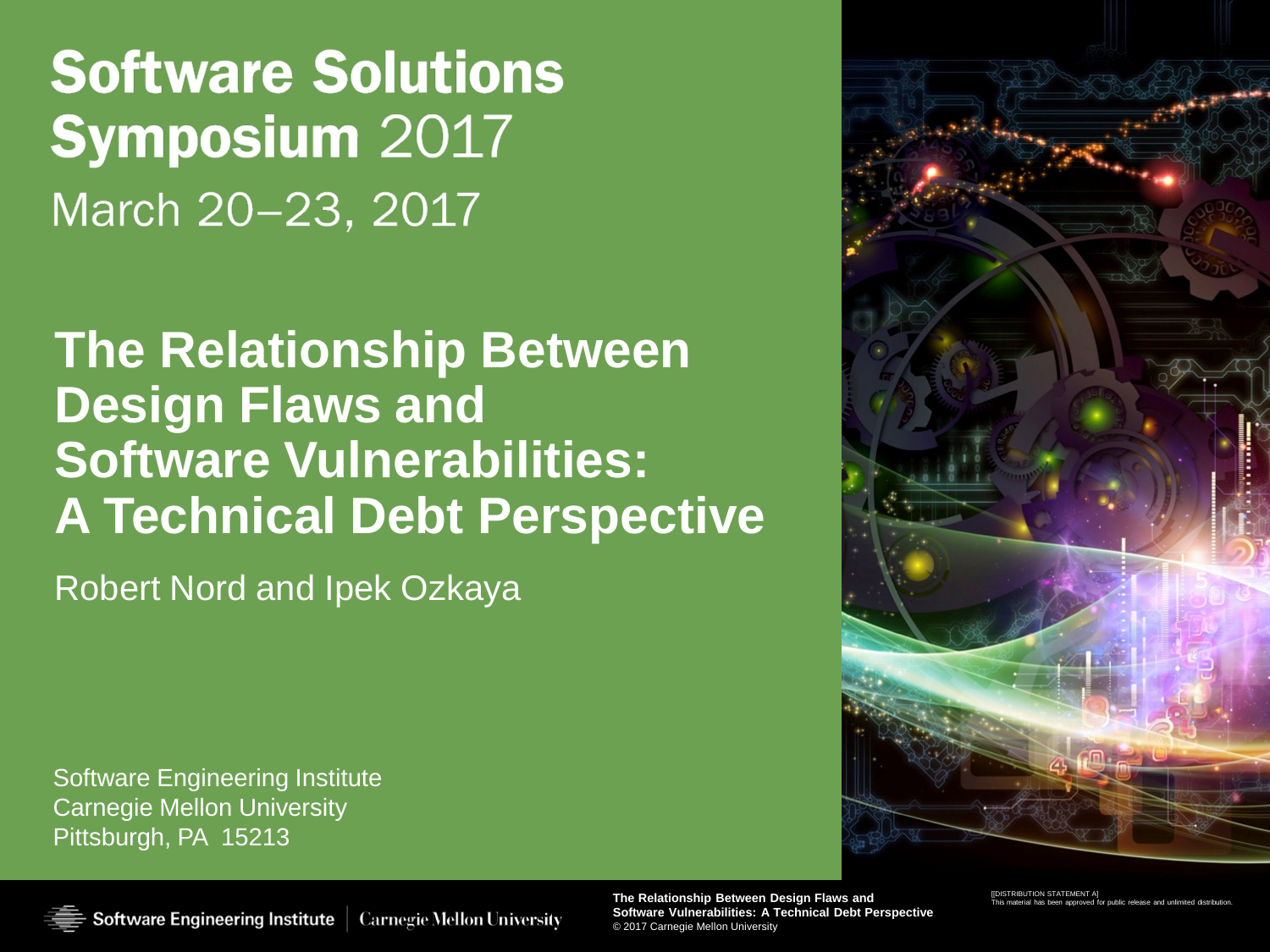Copyright 2017 Carnegie Mellon University. All Rights Reserved.

This material is based upon work funded and supported by the Department of Defense under Contract No. FA8702-15-D-0002 with Carnegie Mellon University for the operation of the Software Engineering Institute, a federally funded research and development center.

The view, opinions, and/or findings contained in this material are those of the author(s) and should not be construed as an official Government position, policy, or decision, unless designated by other documentation.

NO WARRANTY. THIS CARNEGIE MELLON UNIVERSITY AND SOFTWARE ENGINEERING INSTITUTE MATERIAL IS FURNISHED ON AN "AS-IS" BASIS. CARNEGIE MELLON UNIVERSITY MAKES NO WARRANTIES OF ANY KIND, EITHER EXPRESSED OR IMPLIED, AS TO ANY MATTER INCLUDING, BUT NOT LIMITED TO, WARRANTY OF FITNESS FOR PURPOSE OR MERCHANTABILITY, EXCLUSIVITY, OR RESULTS OBTAINED FROM USE OF THE MATERIAL. CARNEGIE MELLON UNIVERSITY DOES NOT MAKE ANY WARRANTY OF ANY KIND WITH RESPECT TO FREEDOM FROM PATENT, TRADEMARK, OR COPYRIGHT INFRINGEMENT.

[DISTRIBUTION STATEMENT A] This material has been approved for public release and unlimited distribution. Please see Copyright notice for non-US Government use and distribution.

This material may be reproduced in its entirety, without modification, and freely distributed in written or electronic form without requesting formal permission. Permission is required for any other use. Requests for permission should be directed to the Software Engineering Institute at permission@sei.cmu.edu.

DM17-0039

**The Relationship Between Design Flaws and Software Vulnerabilities: A Technical Debt Perspective** March 20–23, 2017 © 2017 Carnegie Mellon University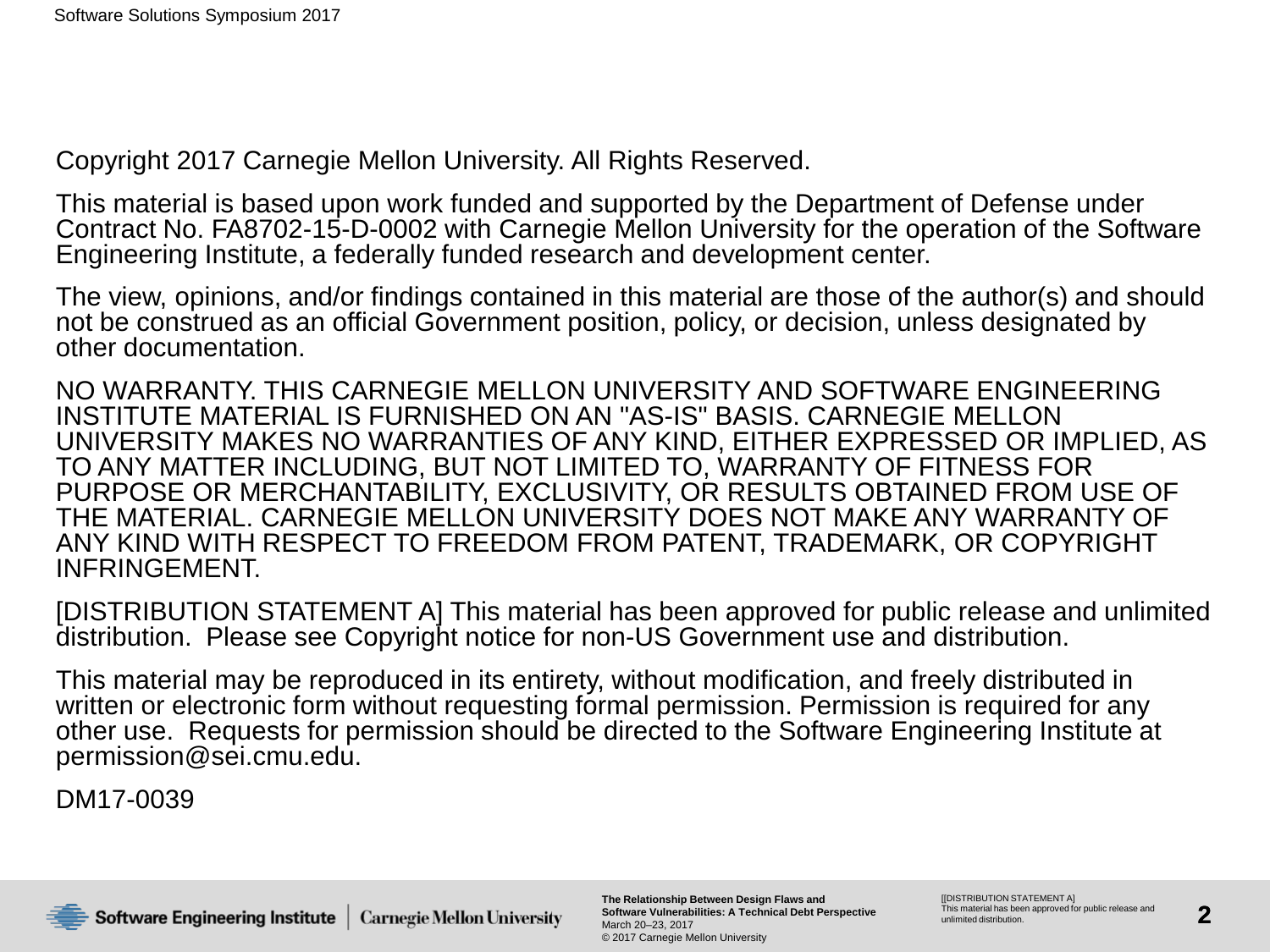## **Is technical debt real?**

Popular media is recognizing major software failures as technical debt.

- United Airlines failure *(July 8, 2015, "network connectivity")*
- New York Stock Exchange glitch *(July 8, 2015, "configuration issue")*
- Healthcare.gov *(February 2015, "users cannot access functionality")*

Researchers conservatively estimate \$361,000 of technical debt / 100 KLOC as the cost to eliminate structural-quality problems that seriously threaten an application's business viability.

Are we being fooled by scare tactics?

How do we understand the real problem, and why should we care?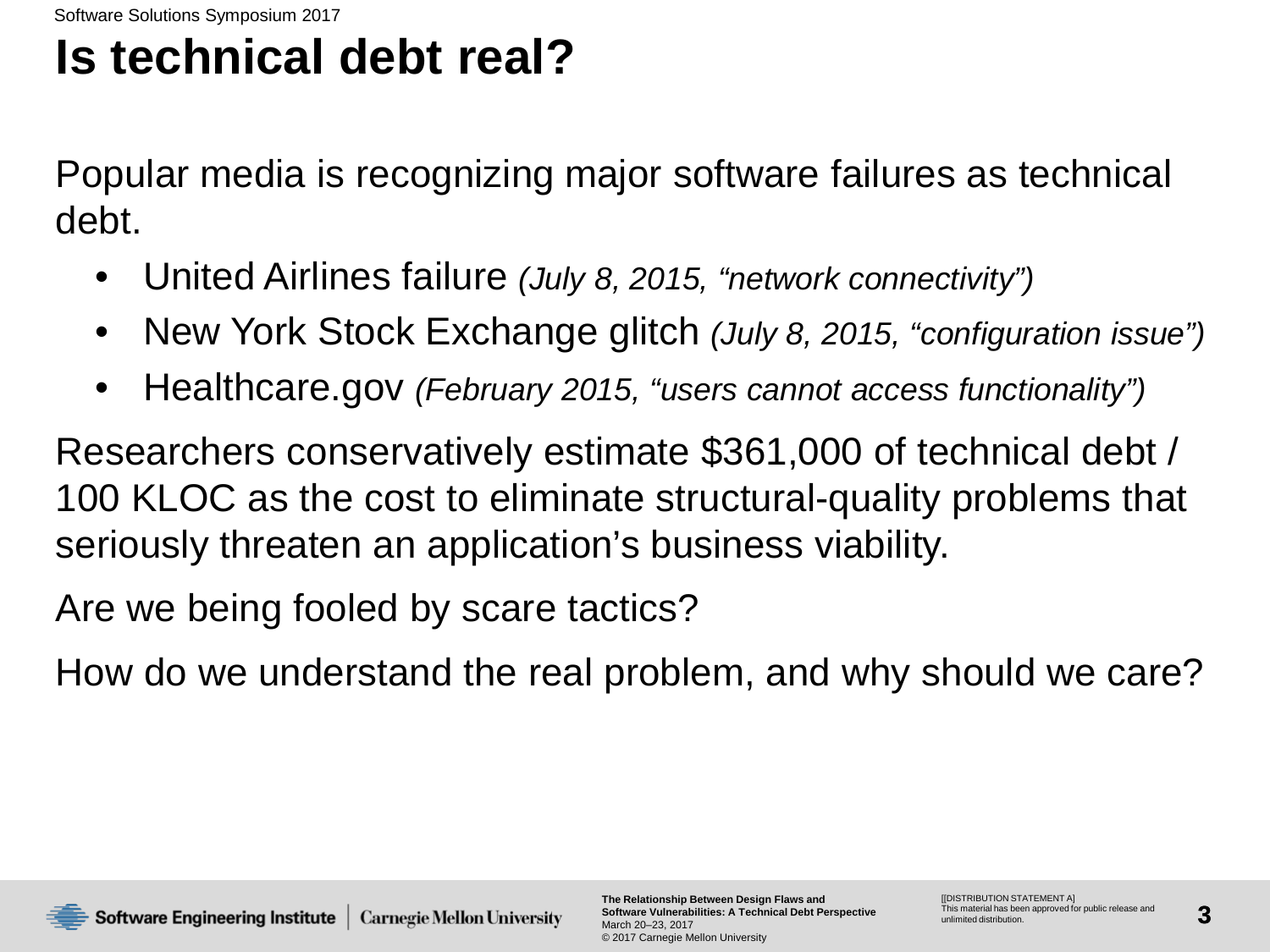## **Technical Debt Defined**

Our legacy software has code without exception handling, which made sense for lower capacity processors, today we can't find and track these issues. These areas in the code have become nightmares.

Technical debt is a software design issue that: Exists in an **executable system artifact**, such as code, build scripts, data model, automated test suites;

- Is traced to **several locations** in the system, implying issues are not isolated but propagate throughout the system artifacts.
- Has a **quantifiable** effect on system attributes of interest to developers (e.g., increasing defects, negative change in maintainability and code quality indicators).

**Software Engineering Institute** | Carnegie Mellon University

**The Relationship Between Design Flaws and Software Vulnerabilities: A Technical Debt Perspective** March 20–23, 2017 © 2017 Carnegie Mellon University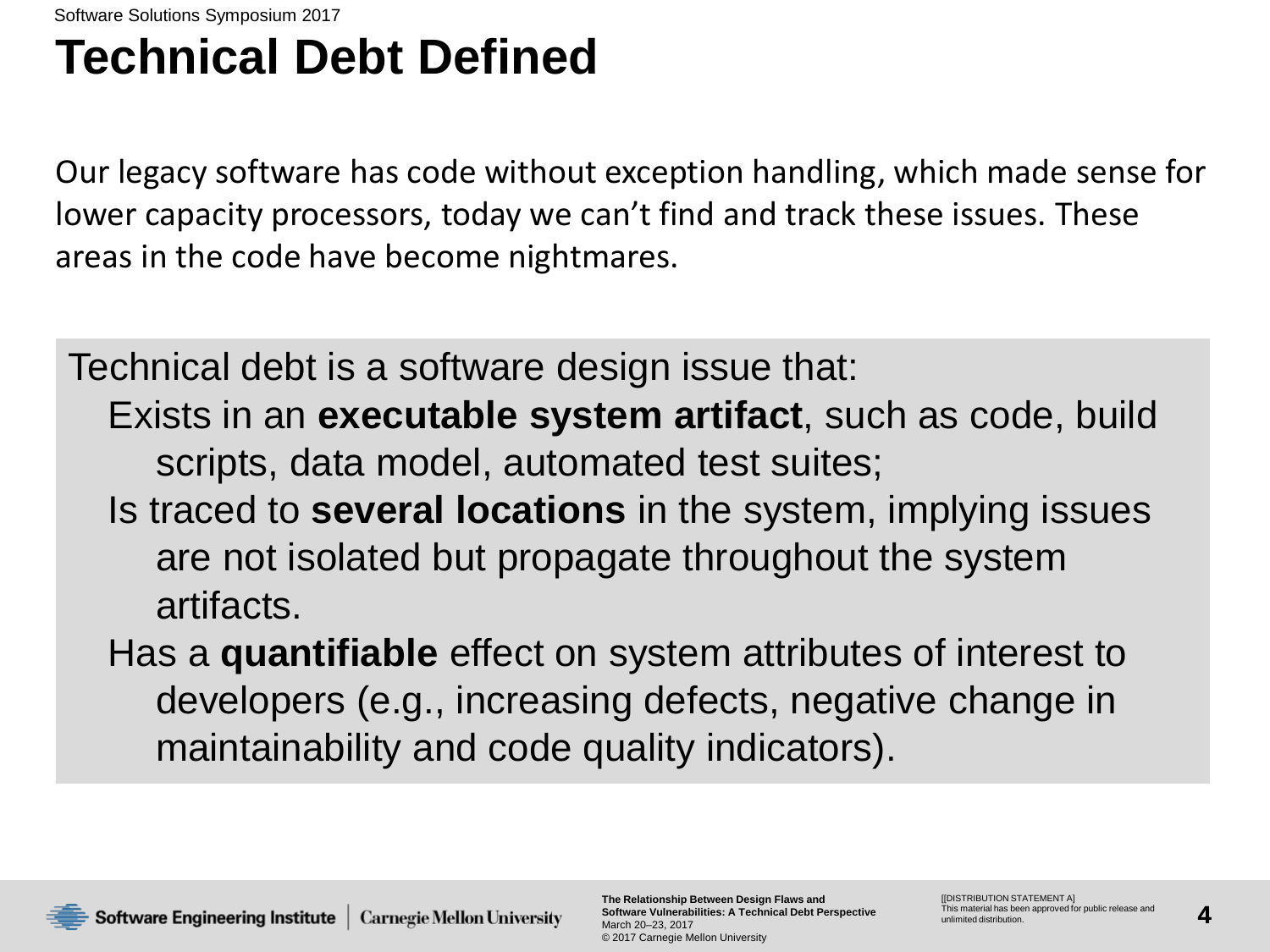## **Technical Debt in Security Issues**

Crash - WebCore::TransparencyWin::initializeNewContext() Project Member Reported by lafo...@chromium.org. Apr 24, 2009

This crash was detected in 2.0.176.0-qemu and was seen i: It is currently ranked #10 (based on the relative number been 3 reports from 3 clients.

10977: Crash due to large negative number

"*We could just fend off negative numbers near the crash site or we can dig deeper and find out how this -10000 is happening."*

*"Time permitting, I'm inclined to want to know the root cause. My sense is that if we patch it here, it will pop up somewhere else later."* 

*"There have been 28 reports from 7 clients… 18 reports from 6 clients."*

*"Hmm ... reopening. The test case crashes a debug build, but not the production build. I have confirmed that the original source code does crash the production build, so there must be multiple things going on here."*

**Software Engineering Institute** | Carnegie Mellon University

**The Relationship Between Design Flaws and Software Vulnerabilities: A Technical Debt Perspective** March 20–23, 2017 © 2017 Carnegie Mellon University

**IIDISTRIBUTION STATEMENT AI** This material has been approved for public release and unlimited distribution.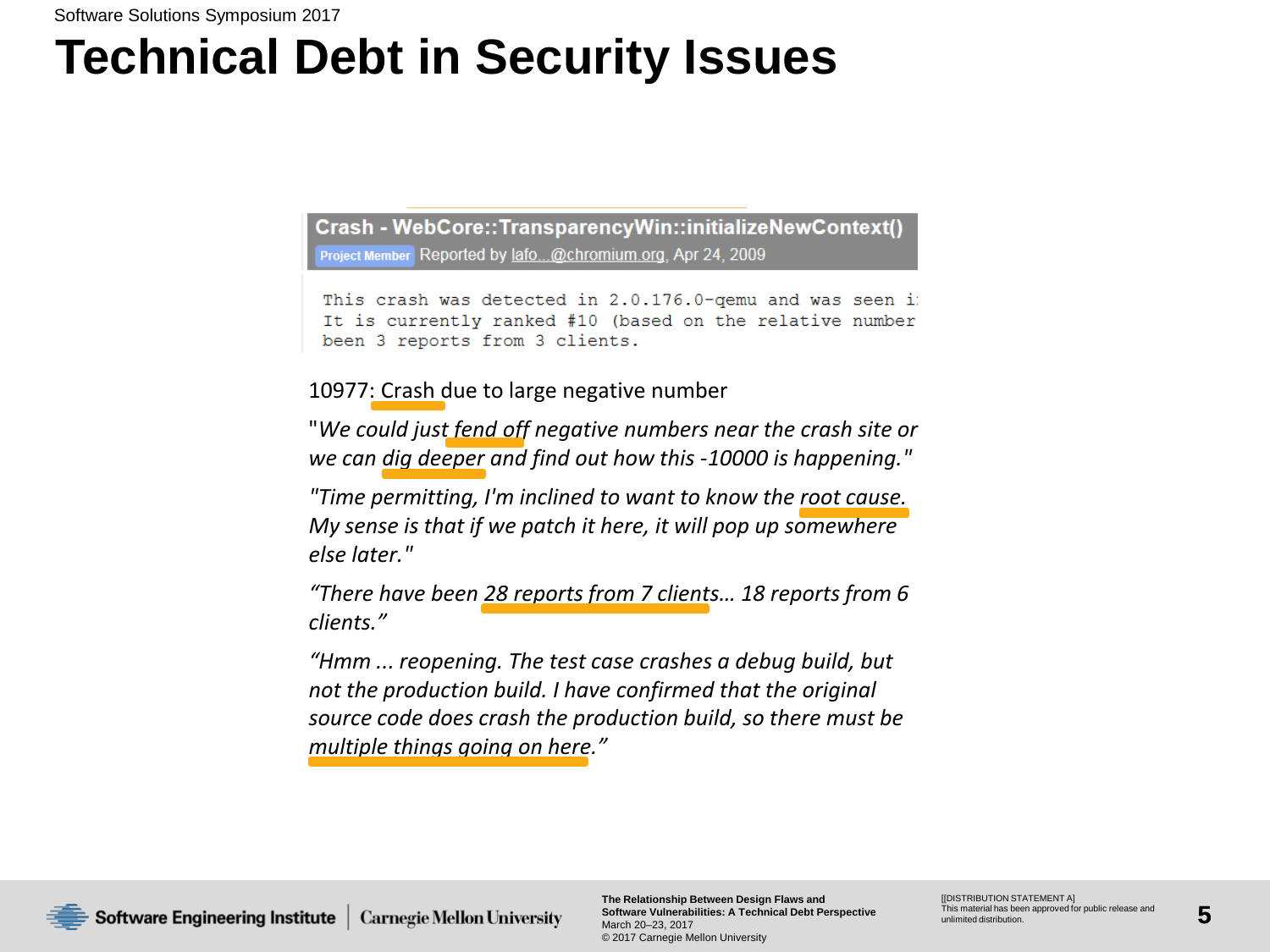### **Misconception: Eliminating defects eliminates technical debt**



This view suffers from the following shortcomings:

- Focuses only on customer-visible, functional aspects of system problems
- Results in overlooking underlying contributors to defects as design issues
- Fails to recognize accumulating interest of technical debt that defects might be signaling

**The Relationship Between Design Flaws and Software Vulnerabilities: A Technical Debt Perspective** March 20–23, 2017 © 2017 Carnegie Mellon University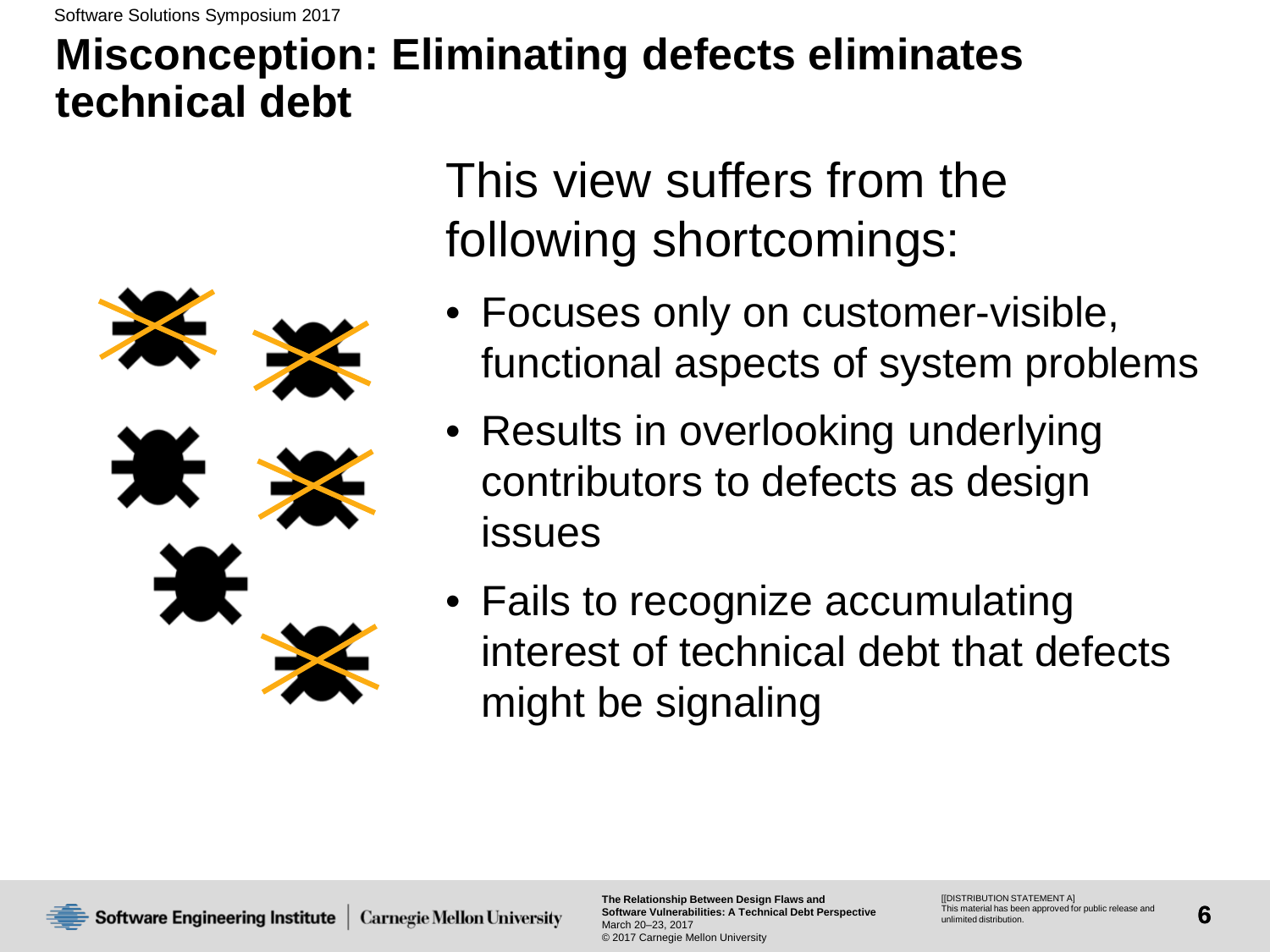### **Correction: Defects are key symptoms of technical debt**

**TECHNICAL DEB1** 

Defects, especially recurring defects that have been open for a long time and that accumulate around particular aspects of the system, are symptoms of technical debt to address.

The quantity of resources and processes that go into defect management indicates the accumulating side effects of technical debt.

**Software Engineering Institute** | Carnegie Mellon University

**The Relationship Between Design Flaws and Software Vulnerabilities: A Technical Debt Perspective** March 20–23, 2017 © 2017 Carnegie Mellon University

**IIDISTRIBUTION STATEMENT AI** This material has been approved for public release and unlimited distribution.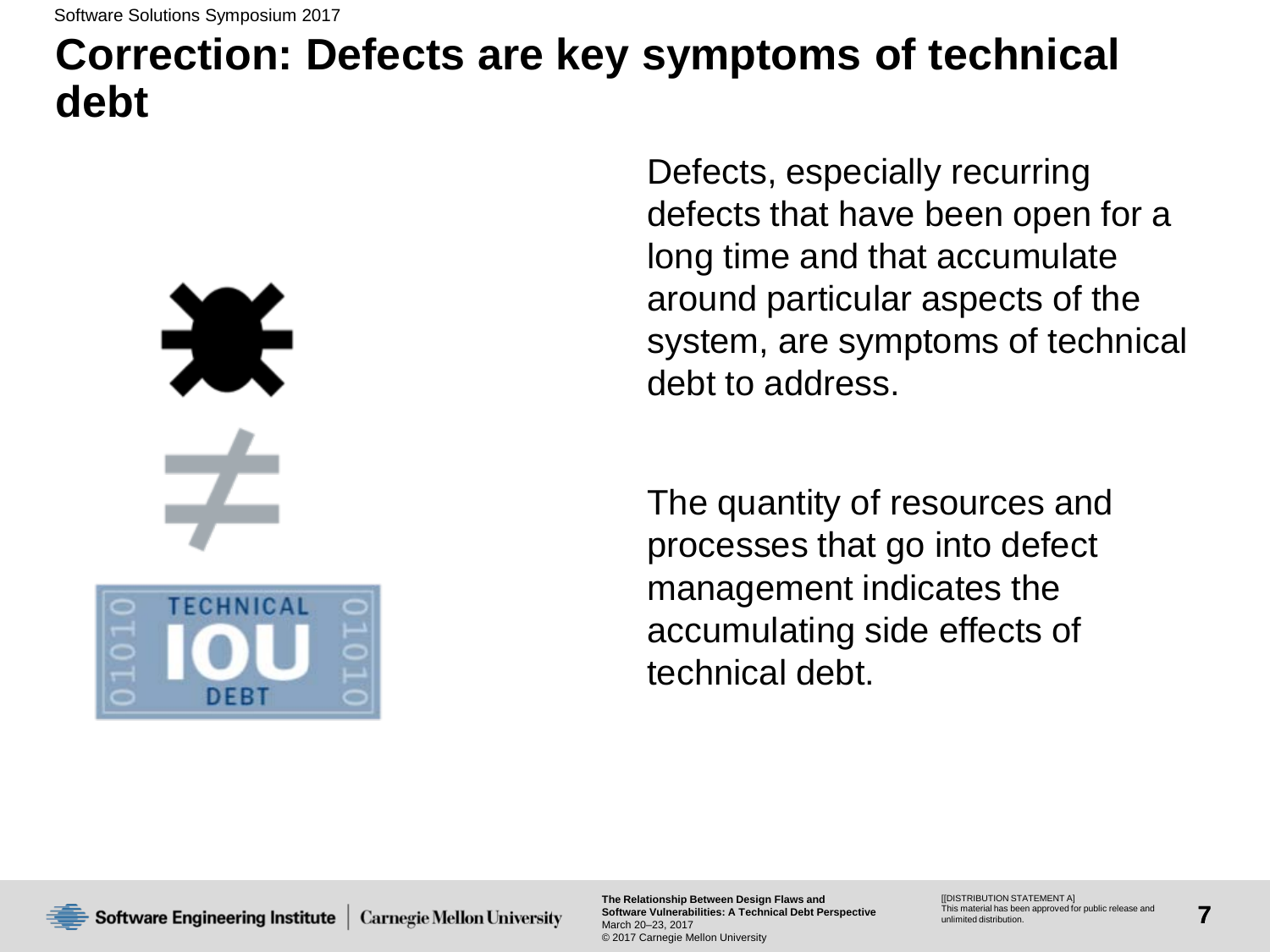### **Question**



Are software components with accrued technical debt more likely to be vulnerability prone?



**The Relationship Between Design Flaws and Software Vulnerabilities: A Technical Debt Perspective** March 20–23, 2017 © 2017 Carnegie Mellon University

**IIDISTRIBUTION STATEMENT AI** This material has been approved for public release and unlimited distribution.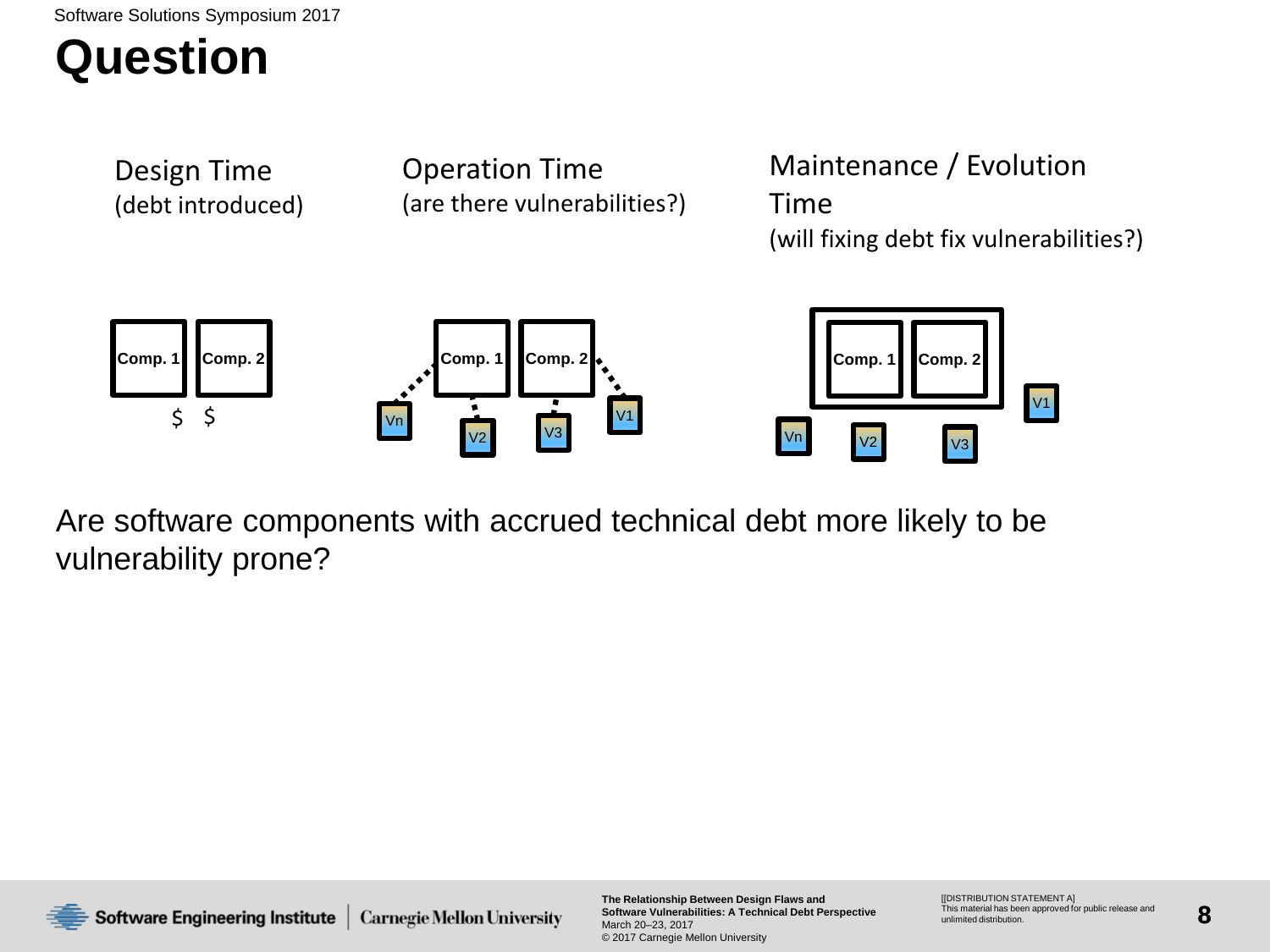# **Design Root Cause**

### A **technical debt–aware**, graph-based **data structure** representing a view of the system enriched with information from multiple software development artifacts



Multiple issues identified as technical debt by expert tagging all related to crash based on integer overflow, resulting in a patch. Root cause of the integer overflow

is thought to be caused by an external package.

**Current approach:** Run static analysis to identify coding violations.

**Vision:** Enrich with architectural information.

All these files have integer overflows that cause crashes. One of the files participates in an architecture violation (cross-module cycles, improper hierarchy).

Developers create a patch every place they see the similar integer overflow issue.

The improper hierarchy also has a causal relationship with bug churn; hence it represents technical debt.

16 files participate in the original problem. Identifying the design cause brings in 8 more that provide a more accurate picture of impact – total bug and change churn impact increases by at least 30%.

**The Relationship Between Design Flaws and Software Vulnerabilities: A Technical Debt Perspective** March 20–23, 2017 © 2017 Carnegie Mellon University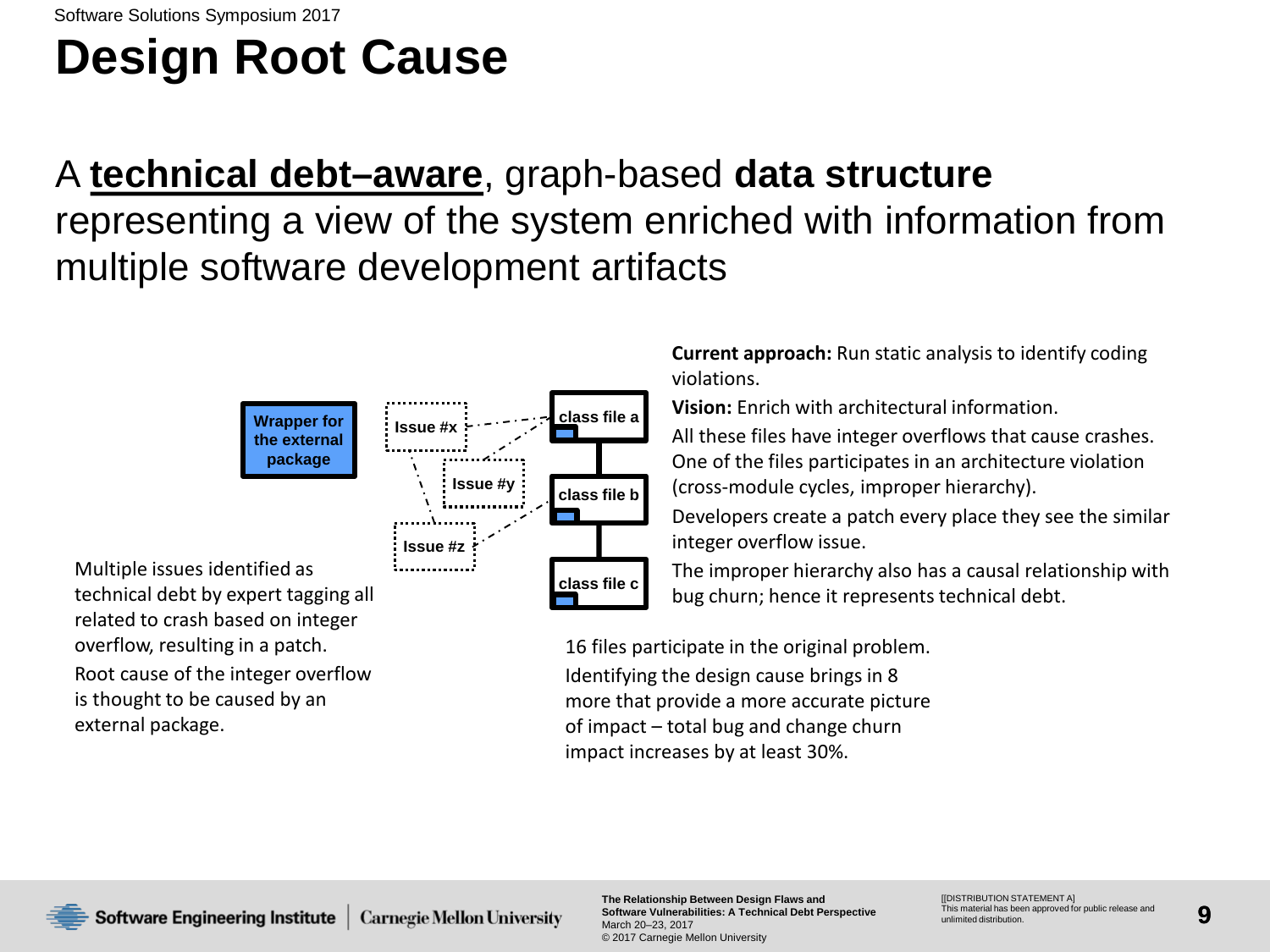### **Example Data Set**

| <b>Chromium version:</b> | 17.0.963.46                                                         |
|--------------------------|---------------------------------------------------------------------|
| Released:                | February 8, 2012                                                    |
| Files:                   | 18,730;<br>11k files with bugs<br>289 files with<br>vulnerabilities |
| Issue range:             | Feb 1, 2010 - Feb 8, 2012                                           |
| Issues:                  | #bug: 14k;<br>#security: 79                                         |

#### Chromium project

- Began in 2008
- Complex web-based application that operates on sensitive information and allows untrusted input from both web clients and servers.

Software Engineering Institute | Carnegie Mellon University

**The Relationship Between Design Flaws and Software Vulnerabilities: A Technical Debt Perspective** March 20–23, 2017 © 2017 Carnegie Mellon University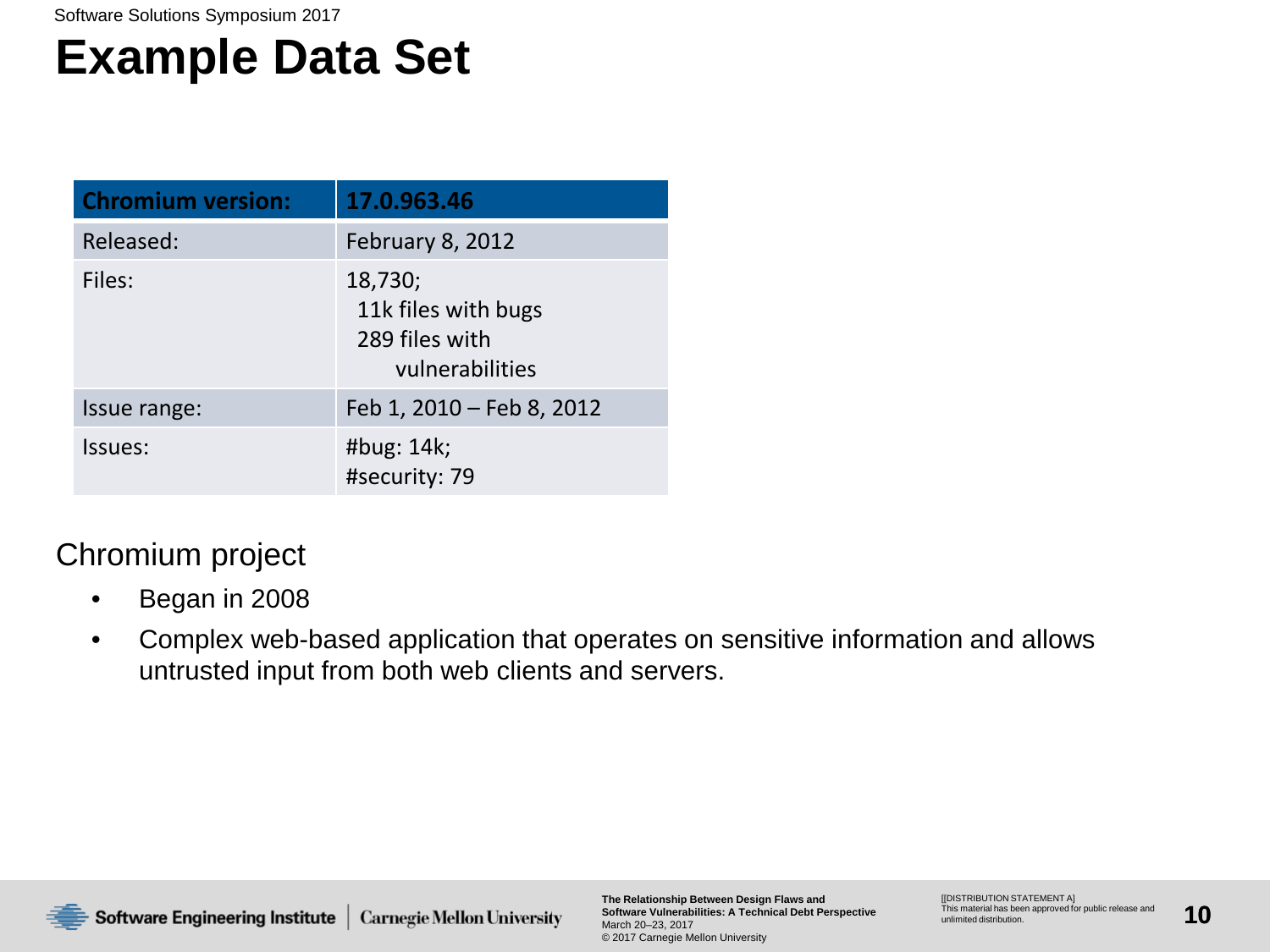## **Approach**

#### **Identify software vulnerabilities**

security label identify indicator from issue: CWE trace to file

#### **Identify technical debt**

apply classification rules to issues extract design problem and rework from issues trace to file indicator from file: bugs and churn indicator from file: design flaws

#### **Model relationships**

design concepts technical debt indicators Test for correlations between technical debt prone files and files with known vulnerabilities.

| <b>Issue</b>                         |                  |  |  |  |
|--------------------------------------|------------------|--|--|--|
| Name                                 |                  |  |  |  |
| <b>Status</b>                        |                  |  |  |  |
| Priority                             |                  |  |  |  |
| Label: Security, Impact,<br>Severity |                  |  |  |  |
| Type: Bug, Bug-Security              |                  |  |  |  |
| <b>Commit History</b>                | <b>Code File</b> |  |  |  |
| Issue                                | Name             |  |  |  |
| Code                                 | LOC              |  |  |  |
| <b>Version history</b>               | Age              |  |  |  |

Software Engineering Institute **Carnegie Mellon University**  **The Relationship Between Design Flaws and Software Vulnerabilities: A Technical Debt Perspective** March 20–23, 2017 © 2017 Carnegie Mellon University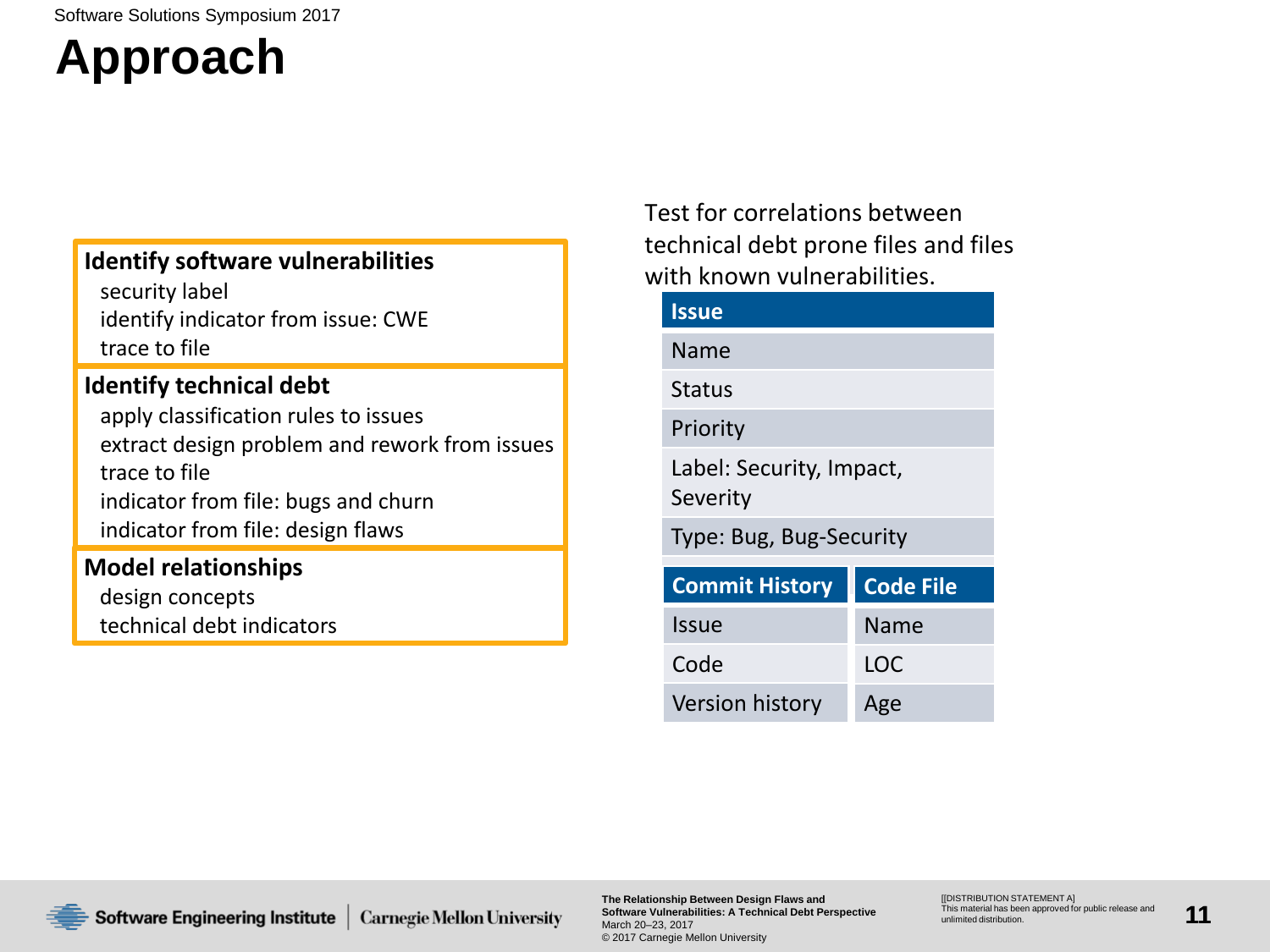## **Indicator: Technical Debt Tag**



Bellomo, S., Nord, R.L., Ozkaya, I., Popeck, M. Got technical debt? Surfacing elusive technical debt in issue trackers. *Proceedings of the 13th International Conference on Mining Software Repositories*, 327–338. ACM, 2016.

**Software Engineering Institute** 

**The Relationship Between Design Flaws and Software Vulnerabilities: A Technical Debt Perspective Carnegie Mellon University** March 20–23, 2017 © 2017 Carnegie Mellon University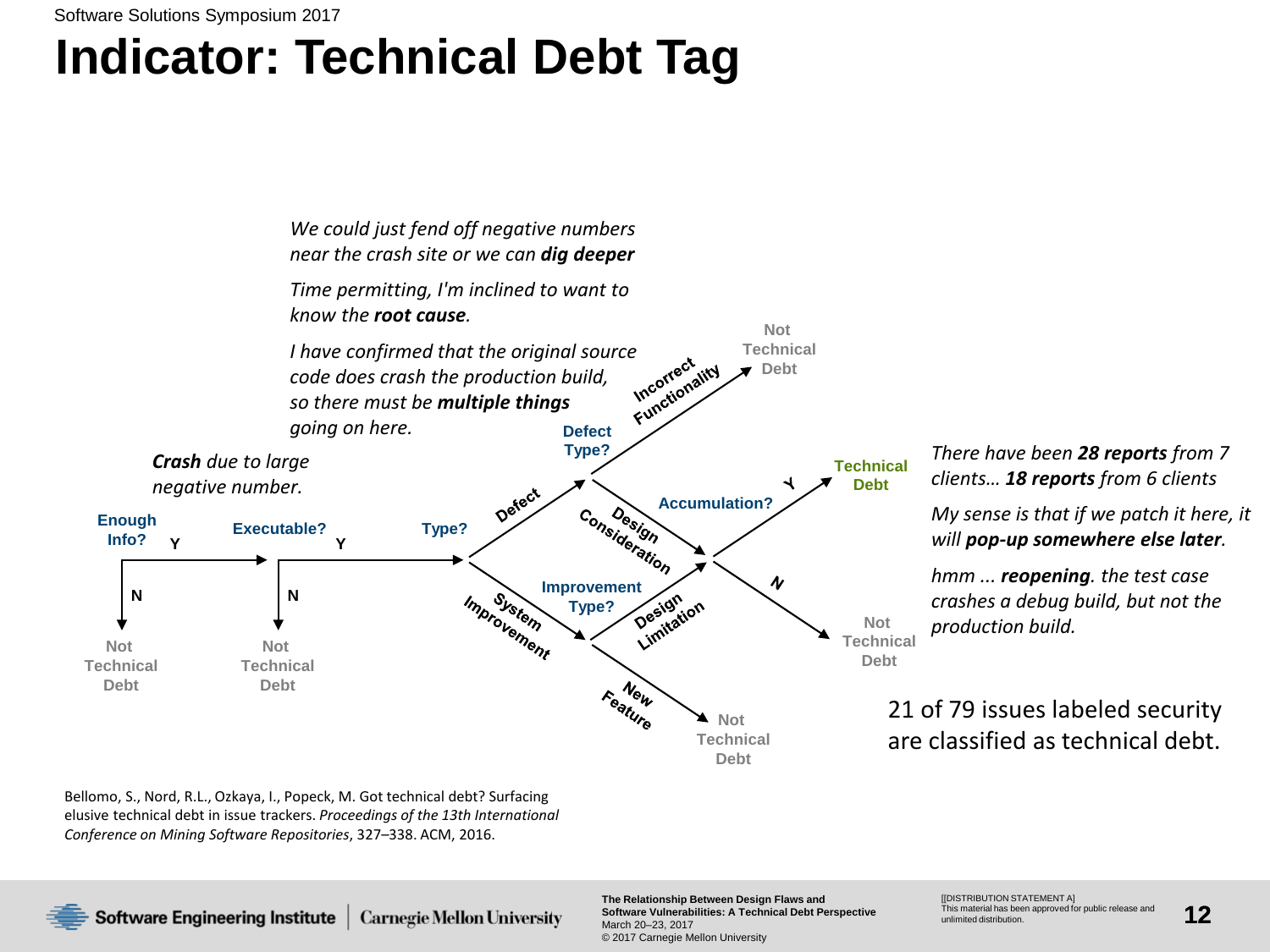### **Technical Debt in Issue Trackers**

### Manual analysis on four data sets reveal some common issues

| <b>Deployment &amp; Build</b> | Out-of-sync build dependencies     | 3 | <b>CN</b>     |
|-------------------------------|------------------------------------|---|---------------|
|                               | Version conflict                   | 1 | <b>CN</b>     |
|                               | Dead code in build scripts         | 1 | <b>CN</b>     |
| <b>Code Structure</b>         | Event handling                     | 5 | 2CH, 3PB      |
|                               | API/Interfaces                     | 5 | 2CH, 1CN, 2PB |
|                               | Unreliable output or behavior      | 5 | 4CH, 1PA      |
|                               | Type conformance issue             | 3 | <b>CN</b>     |
|                               | UI design                          | 3 | PB            |
|                               | Throttling                         | 2 | 1CH, 1PB      |
|                               | Dead code                          | 2 | <b>CN</b>     |
|                               | Large file processing or rendering | 2 | CН            |
|                               | Memory limitation                  | 2 | CН            |
|                               | Poor error handling                | 1 | <b>PA</b>     |
|                               | Performance appending nodes        | 1 | СH            |
|                               | Encapsulation                      | 1 | <b>PB</b>     |
|                               | Caching issues                     | 1 | <b>CN</b>     |
| Data Model                    | Data integrity                     | 6 | <b>PA</b>     |
|                               | Data persistence                   | 3 | PB            |
|                               | Duplicate data                     | 2 | <b>PA</b>     |
| <b>Regression Tests</b>       | <b>Test execution</b>              | 1 | <b>CH</b>     |
|                               | Overly complex tests               | 1 | CН            |

Bellomo, S., Nord, R.L., Ozkaya, I., Popeck, M. Got technical debt? Surfacing elusive technical debt in issue trackers. *Proceedings of the 13th International Conference on Mining Software Repositories*, 327–338. ACM, 2016.



**The Relationship Between Design Flaws and Software Vulnerabilities: A Technical Debt Perspective** March 20–23, 2017 © 2017 Carnegie Mellon University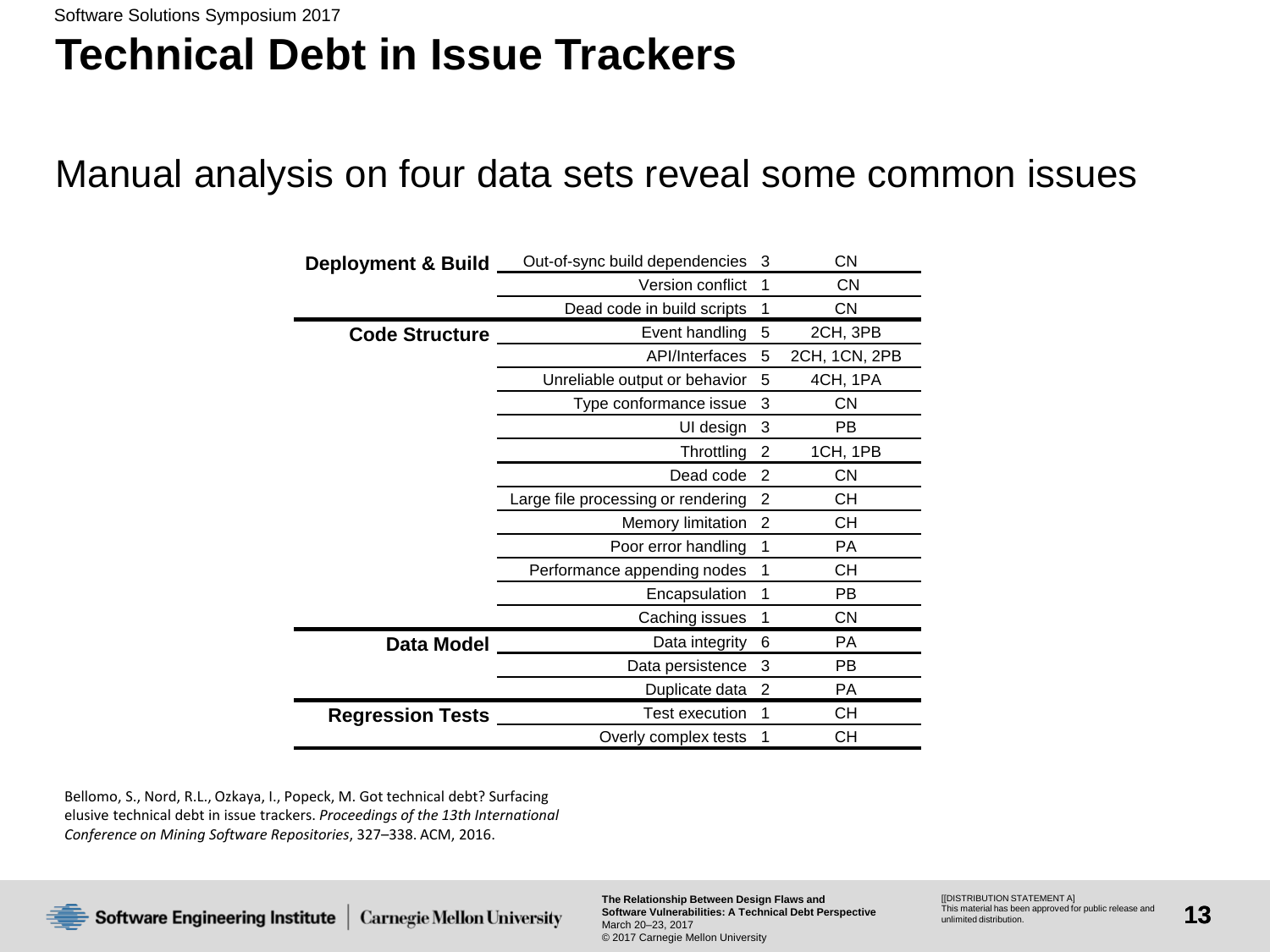# **Technical Debt Indicators: Design flaws**

### Technical debt examples

"We have a model-view controller framework. Over time we violated the simple rules of this framework and had to retrofit many functions later."

*Modularity violation, pattern conformance*

"There were two highly coupled modules that should have been designed separately from the beginning"

*Modularity violation, pattern conformance*

"A simple API call turned into a nightmare [due to not following guidelines]"

*Framework, pattern conformance*

Example design flaws:

Unstable Interface Modularity Violation Improper Inheritance

Cycle

Xiao, L., Cai, Y., Kazman, R. Design rule spaces: A new form of architecture insight. *Proceedings of the 36rd International Conference on Software Engineering*, 967–977. ACM, 2014.

Software Engineering Institute | Carnegie Mellon University

**The Relationship Between Design Flaws and Software Vulnerabilities: A Technical Debt Perspective** March 20–23, 2017 © 2017 Carnegie Mellon University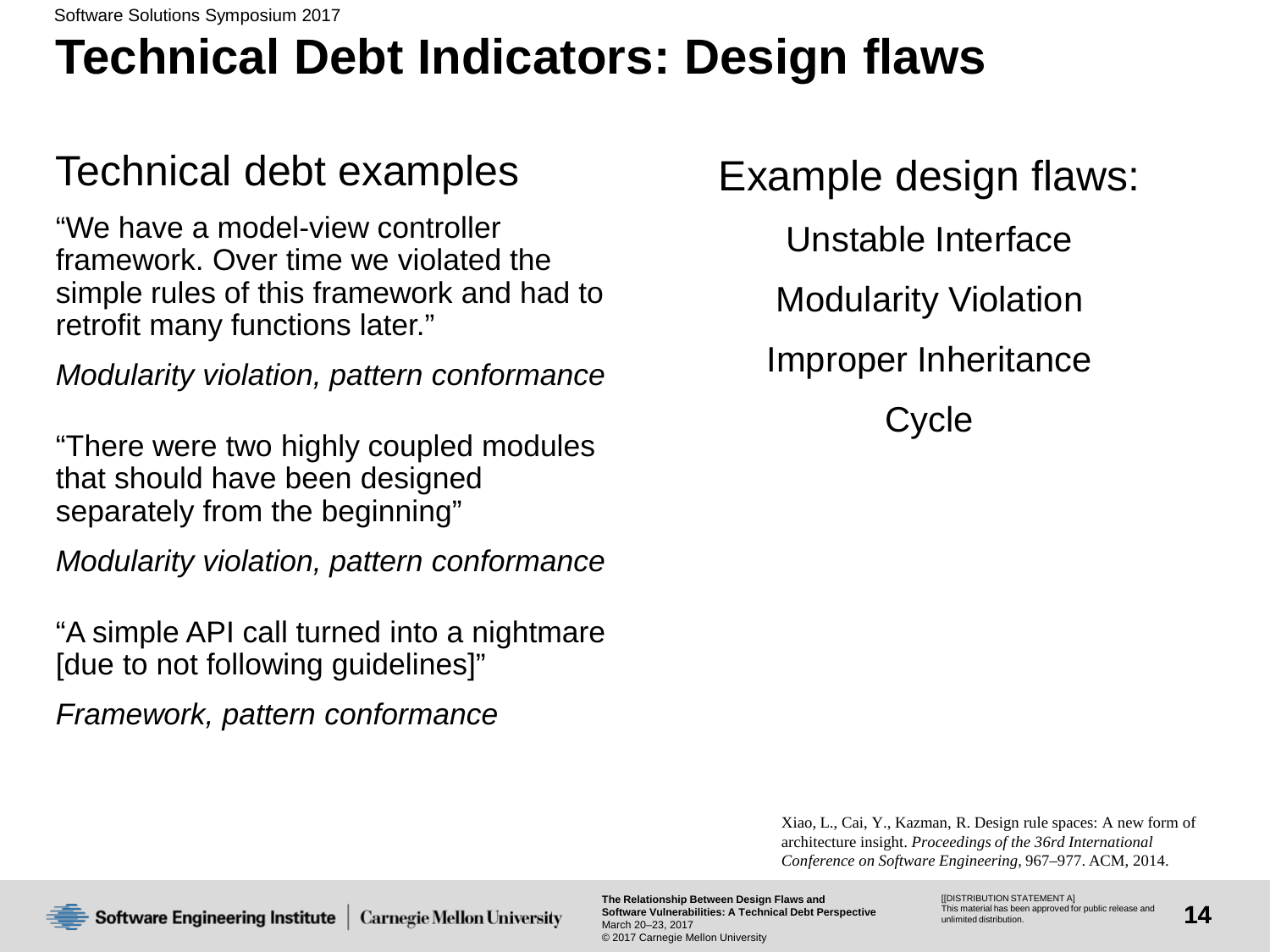### **Unstable Interface**

|                                             |                  |               |                 | 4                                         |                           | 6                       |                 | 81             | 9 <sup>1</sup>  | 10             | 11              |
|---------------------------------------------|------------------|---------------|-----------------|-------------------------------------------|---------------------------|-------------------------|-----------------|----------------|-----------------|----------------|-----------------|
| $1$ ui.gfx.size.cc                          | (1)              | Use,3         | $\overline{.2}$ | $\mathsf{L}.\mathsf{3}$                   | , 3                       |                         |                 | .1             | 1,2             |                |                 |
| $2$ ui.gfx.size.h                           | Call,3           | (2)           | ,5              | $\mathsf{I}$ .4                           | ,2                        |                         | ,1              | $ 2 \rangle$   | 1,              | 1,             |                 |
| $3$ ui.gfx.point.h                          | $\overline{.2}$  | $.5^{\prime}$ | (3)             | .5                                        | $\overline{.}3$           |                         |                 | $\cdot$ 1      | ,2              | 1.1            | ,1              |
| $4$ ui.gfx.rect.h                           | Call,3           | Call,4        | Call,5          |                                           | Call,6                    | $\overline{.2}$         | $\overline{2}$  | 2 <sub>1</sub> | .5              | 2,             | ,2              |
| $5$ ui.gfx.rect.cc                          | Call,3           | Call,2        | Call,3          | Call,6                                    | (5)                       |                         | ,1              |                | , 3             | ,1             | ,2              |
| webkit.plugins.ppapi.ppapi_plugin_instance. |                  |               |                 |                                           |                           |                         |                 |                |                 |                |                 |
| 6 cc                                        | Call,1           | Call,         | Call,           | $\textsf{Call}, 2$ Call, 1 (6)            |                           |                         | ,1              | , 5            | ,2              | $\vert$ ,2     | ,2              |
| 7 content.renderer.paint_aggregator.cc      |                  | Call,1        | Call, 1         | $\textsf{Call}, 2$ $\textsf{Call}, 1$ , 1 |                           |                         | (7)             | ,2             | $\sqrt{2}$      | $\overline{2}$ | ,1              |
| 8 content.renderer.render widget.cc         | Call,1           | Call, 2       | Call,1          | Call,2 Call,1                             |                           | $ Call,5 Call,2 $ $(8)$ |                 |                | $\overline{3}$  |                | ,1              |
| $9$ ui.gfx.rect unittest.cc                 | $2 \overline{2}$ | Call,1        | .2              | Call,5 Call,3                             |                           | $\overline{2}$          | $\overline{.2}$ | $\overline{3}$ | (9)             | 2,             | $\overline{.2}$ |
| 10 webkit.plugins.webview plugin.cc         |                  | $\mathbf 1$   |                 | Call,2                                    |                           | $\overline{.2}$         | $\overline{.2}$ | .1             | $\overline{.2}$ | (10) ,1        |                 |
| $11$ ui.gfx.blit.cc                         |                  | Call,         | Call, 1         | $\operatorname{\sf Call},2$               | Call, $2 \mid$ , $2 \mid$ |                         |                 |                | $\overline{2}$  |                | (11)            |

Xiao, L., Cai, Y., Kazman, R. Design rule spaces: A new form of architecture insight. *Proceedings of the 36rd International Conference on Software Engineering*, 967–977. ACM, 2014.



Software Engineering Institute | Carnegie Mellon University

**The Relationship Between Design Flaws and Software Vulnerabilities: A Technical Debt Perspective** March 20–23, 2017 © 2017 Carnegie Mellon University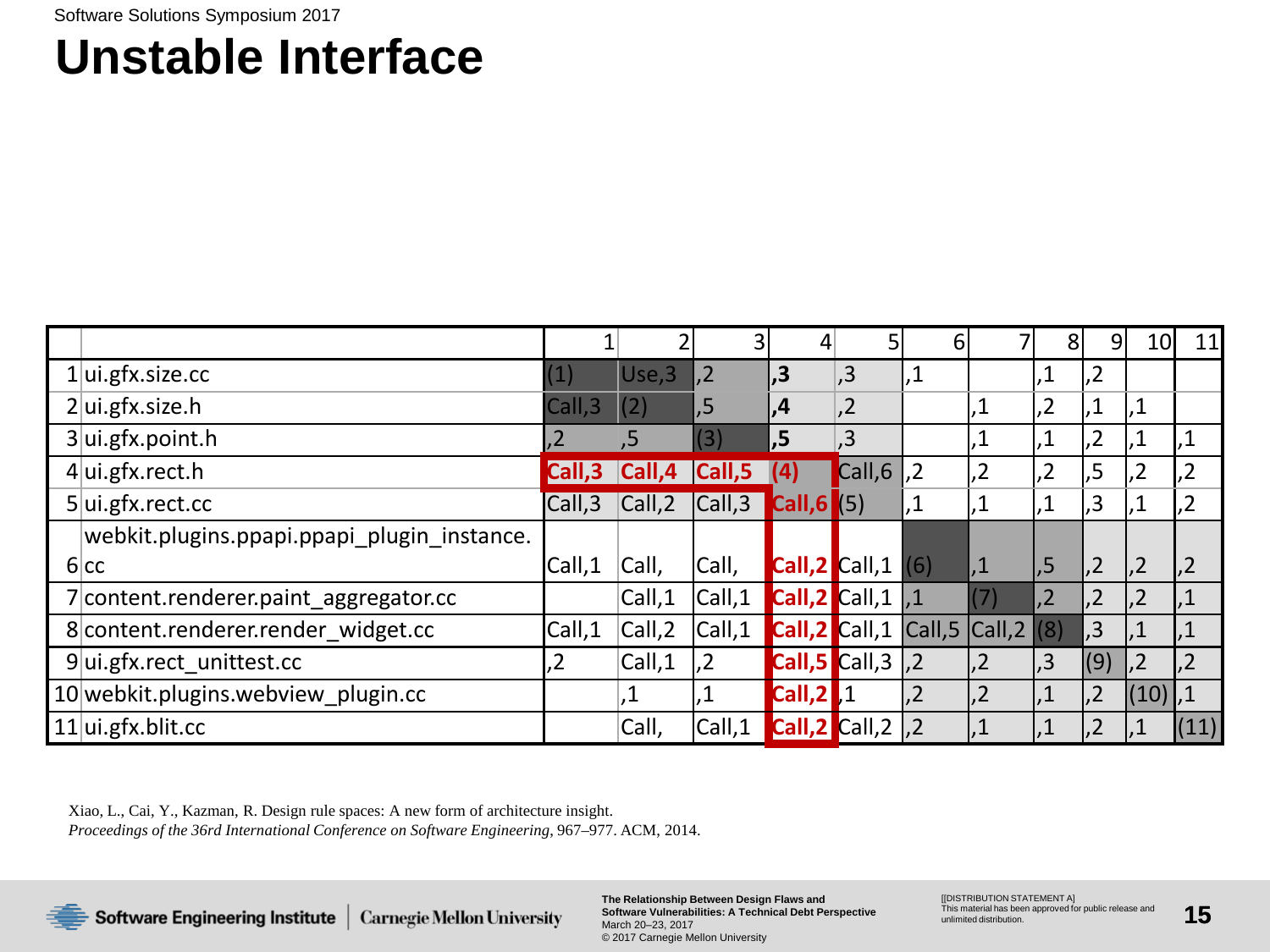## **Modularity Violation**

Shared secret between files

Should be extracted as design rules

| ContextConfig.java |  |
|--------------------|--|
| TIdConfig.java     |  |



**The Relationship Between Design Flaws and Software Vulnerabilities: A Technical Debt Perspective** March 20–23, 2017 © 2017 Carnegie Mellon University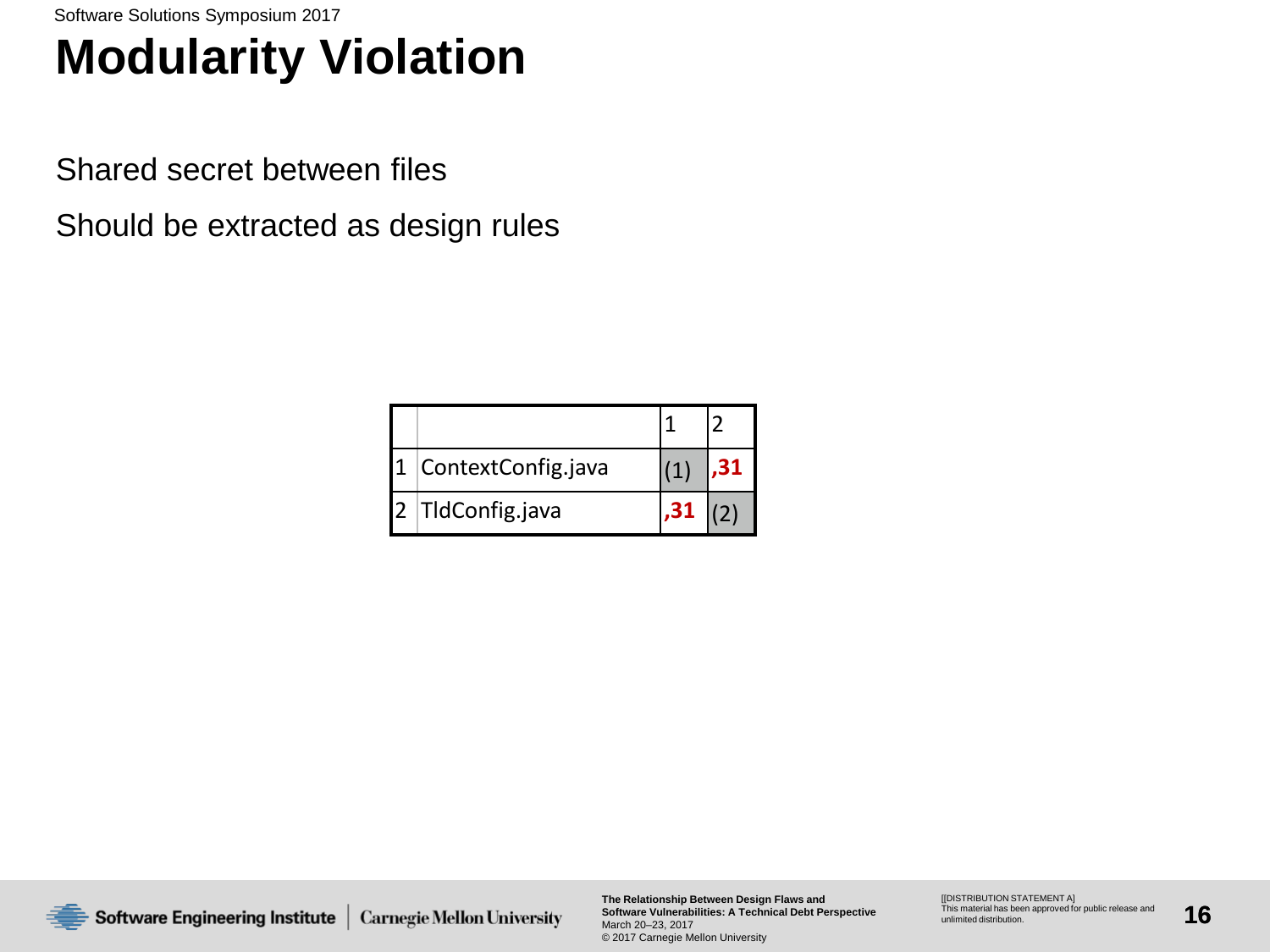### **Analysis: Design Flaws - 1**

Increased rates of design flaws are strongly correlated with increased rates of security bugs.

| Project | Bug/Design Flaw | Change/Design Flaw | Sec Bug/Design Flaw |
|---------|-----------------|--------------------|---------------------|
|         | Correlation     | Correlation        | Correlation         |
| Chrome  | 0.987           | 0.988              | 0.979               |

Design flaws extracted using dependency analysis at the class level within files: unstable interface, modularity violation, improper inheritance, cycles.

Feng, Q., Kazman, R., Cai, Y., Mo, R., Xiao, L. Towards an architecture-centric approach to security analysis. *Proceedings of the 13th Working IEEE/IFIP Conference on Software Architecture*. IEEE, 2016.



**The Relationship Between Design Flaws and Software Vulnerabilities: A Technical Debt Perspective** March 20–23, 2017 © 2017 Carnegie Mellon University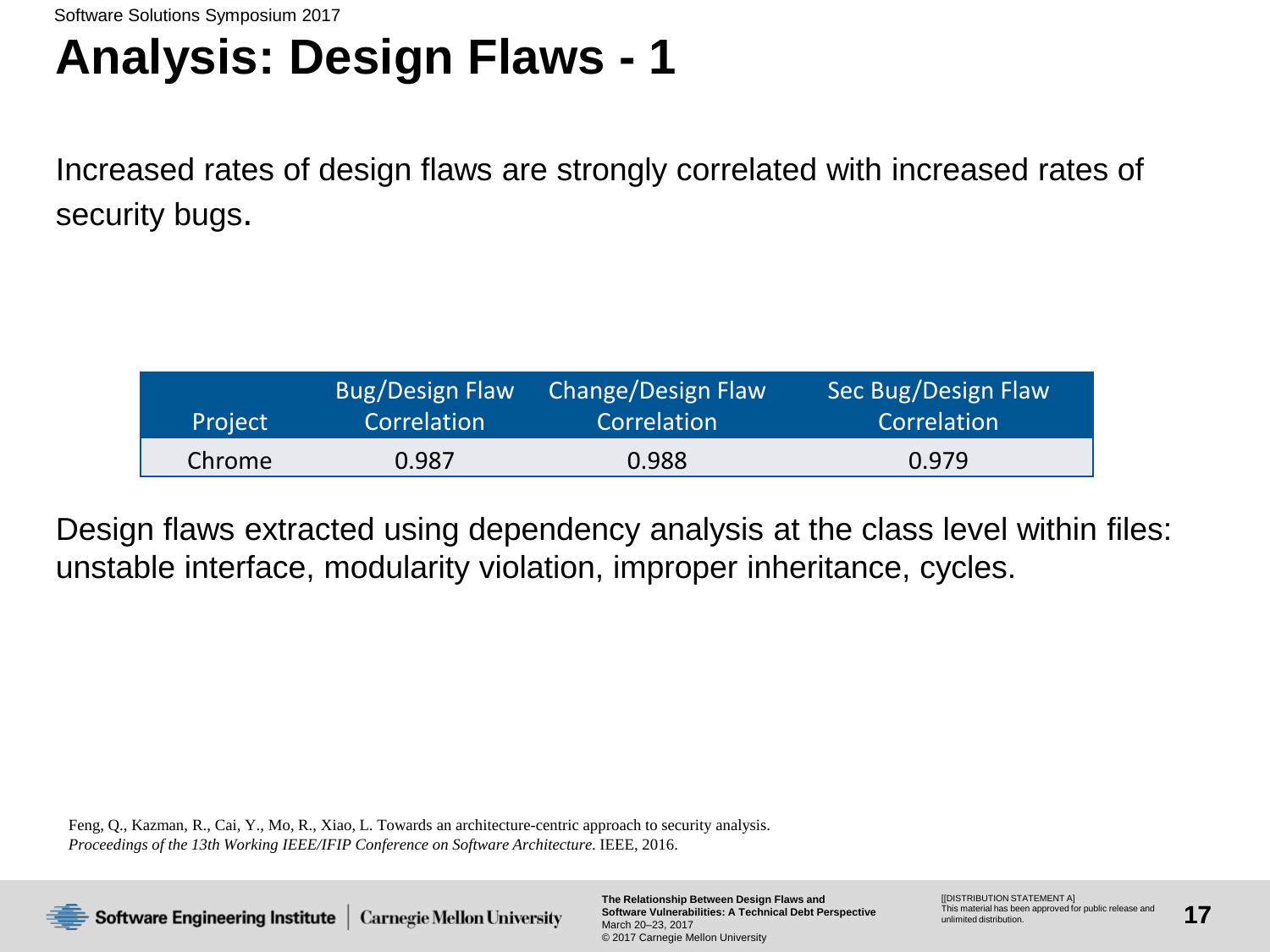### **Analysis: Design Flaws - 2**

Moreover, being involved in more types of design flaws correlates with the presence of vulnerabilities.

| # Types of          |                |                   |               |
|---------------------|----------------|-------------------|---------------|
| <b>Design Flaws</b> | Non-vuln files | <b>Vuln files</b> | % have vulns. |
|                     | 8544           |                   | 0.5%          |
|                     | 7357           | 141               | 2%            |
|                     | 2345           | 91                | 4%            |
| ົ                   | 194            | 10                | 5%            |
|                     |                |                   | 0%            |



**The Relationship Between Design Flaws and Software Vulnerabilities: A Technical Debt Perspective** March 20–23, 2017 © 2017 Carnegie Mellon University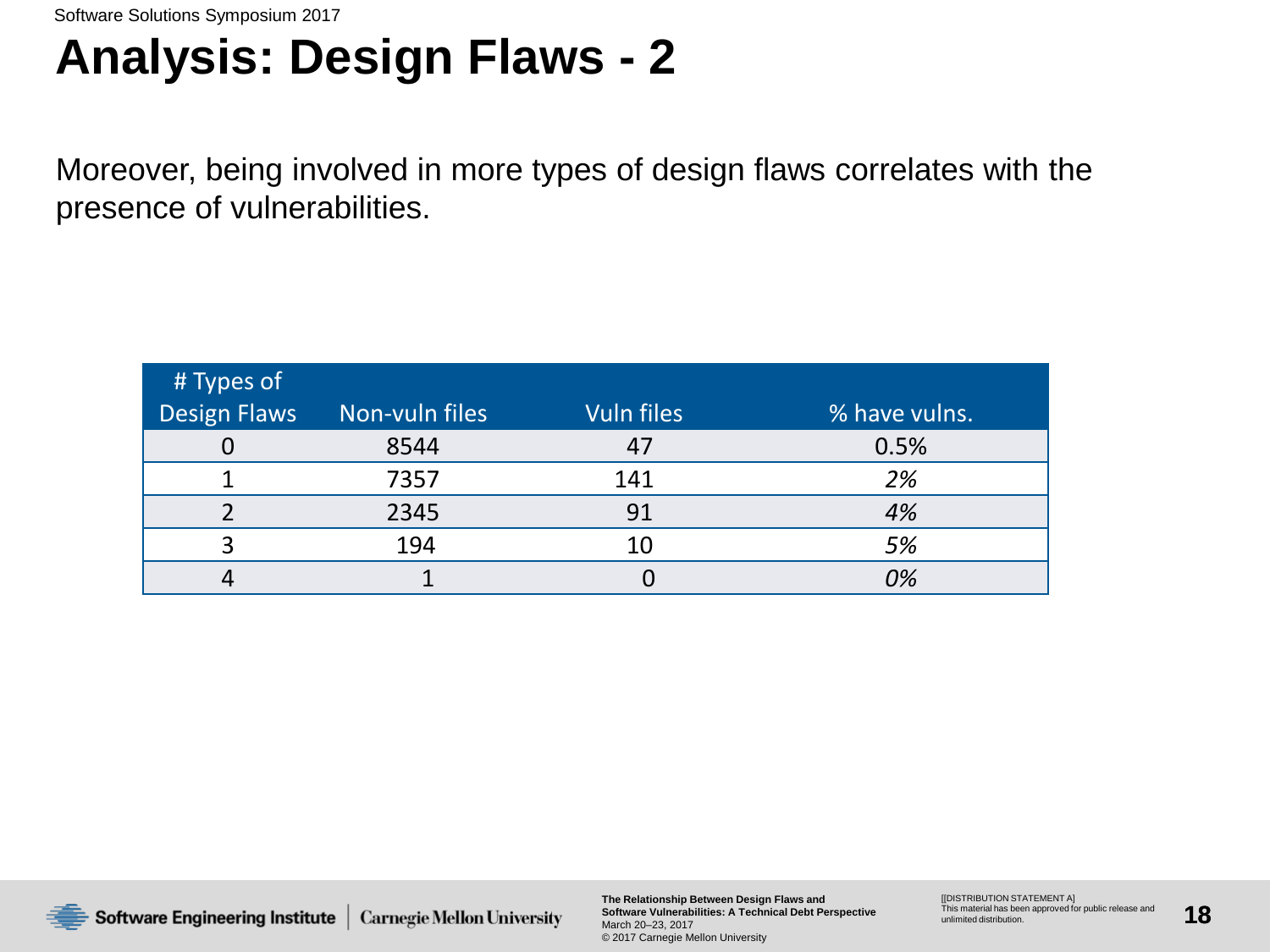## **Qualitative and Quantitative Analysis**



79 issues are labeled

security

- 21 are classified as technical debt
- 65 trace to files containing design flaws

**The Relationship Between Design Flaws and Software Vulnerabilities: A Technical Debt Perspective** March 20–23, 2017 © 2017 Carnegie Mellon University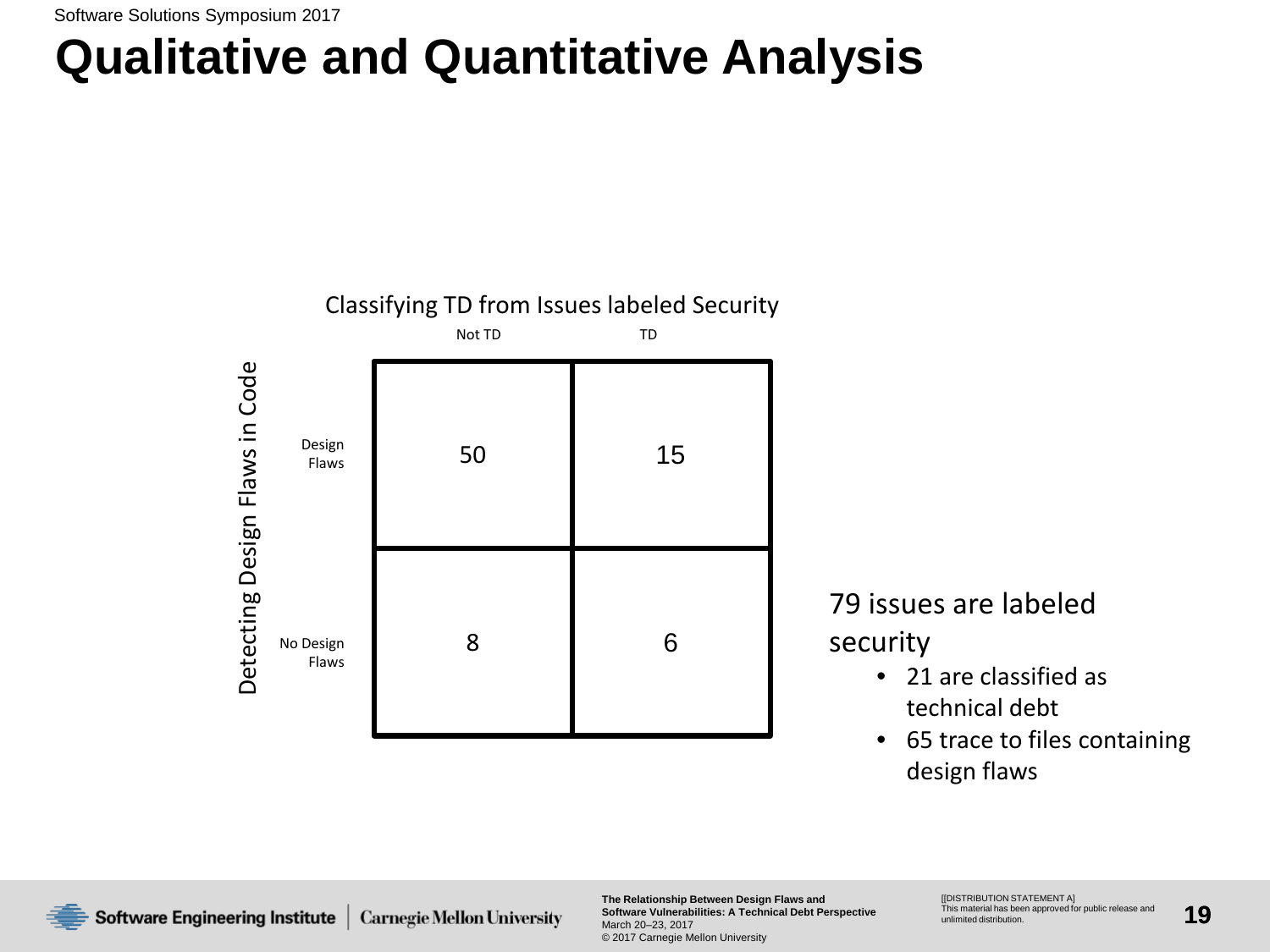### **Design Flaws and Future Consequences**



**The Relationship Between Design Flaws and Software Vulnerabilities: A Technical Debt Perspective** March 20–23, 2017 © 2017 Carnegie Mellon University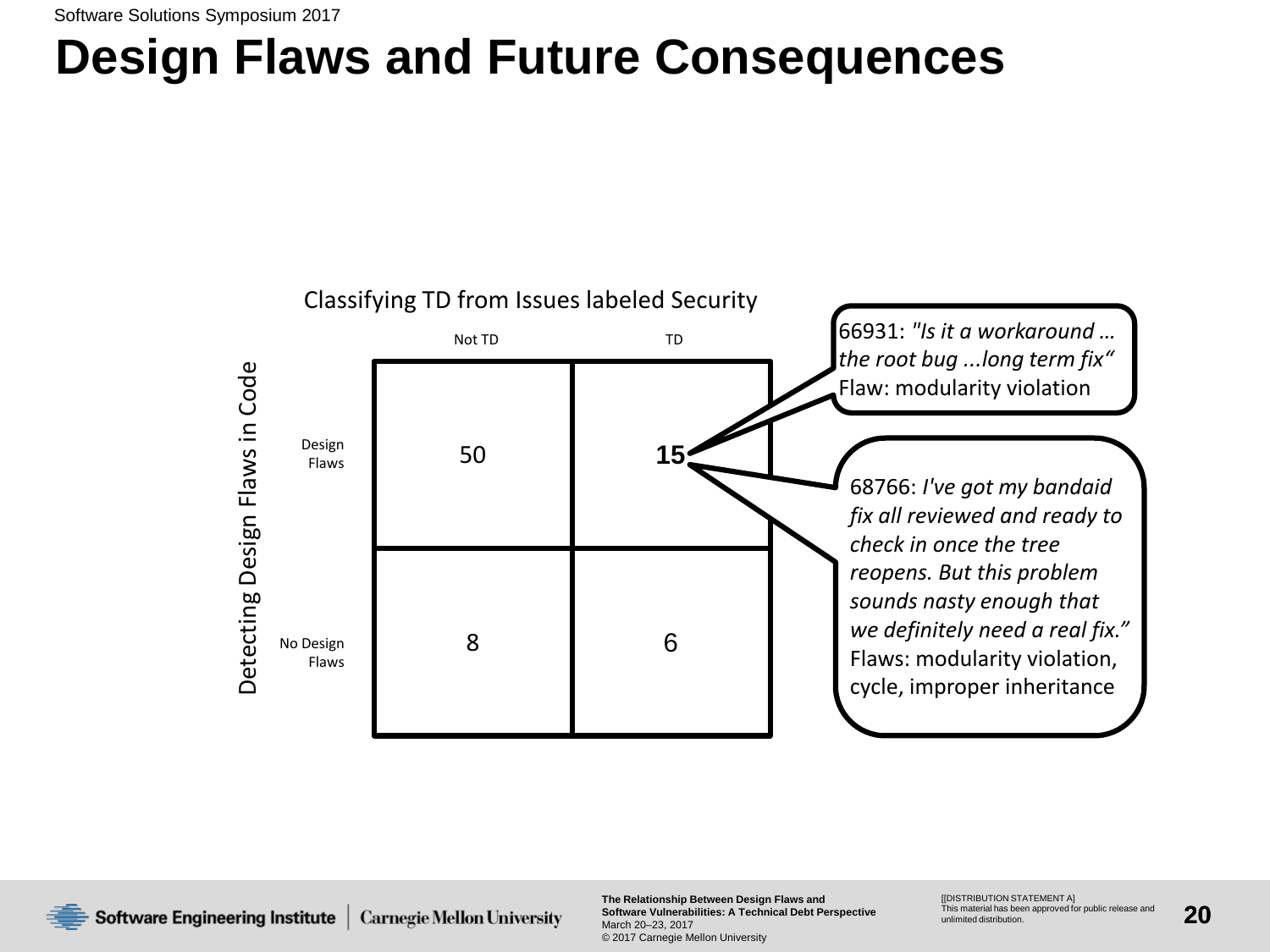### **Partial Evidence**



Software Engineering Institute **Carnegie Mellon University**  **The Relationship Between Design Flaws and Software Vulnerabilities: A Technical Debt Perspective** March 20–23, 2017 © 2017 Carnegie Mellon University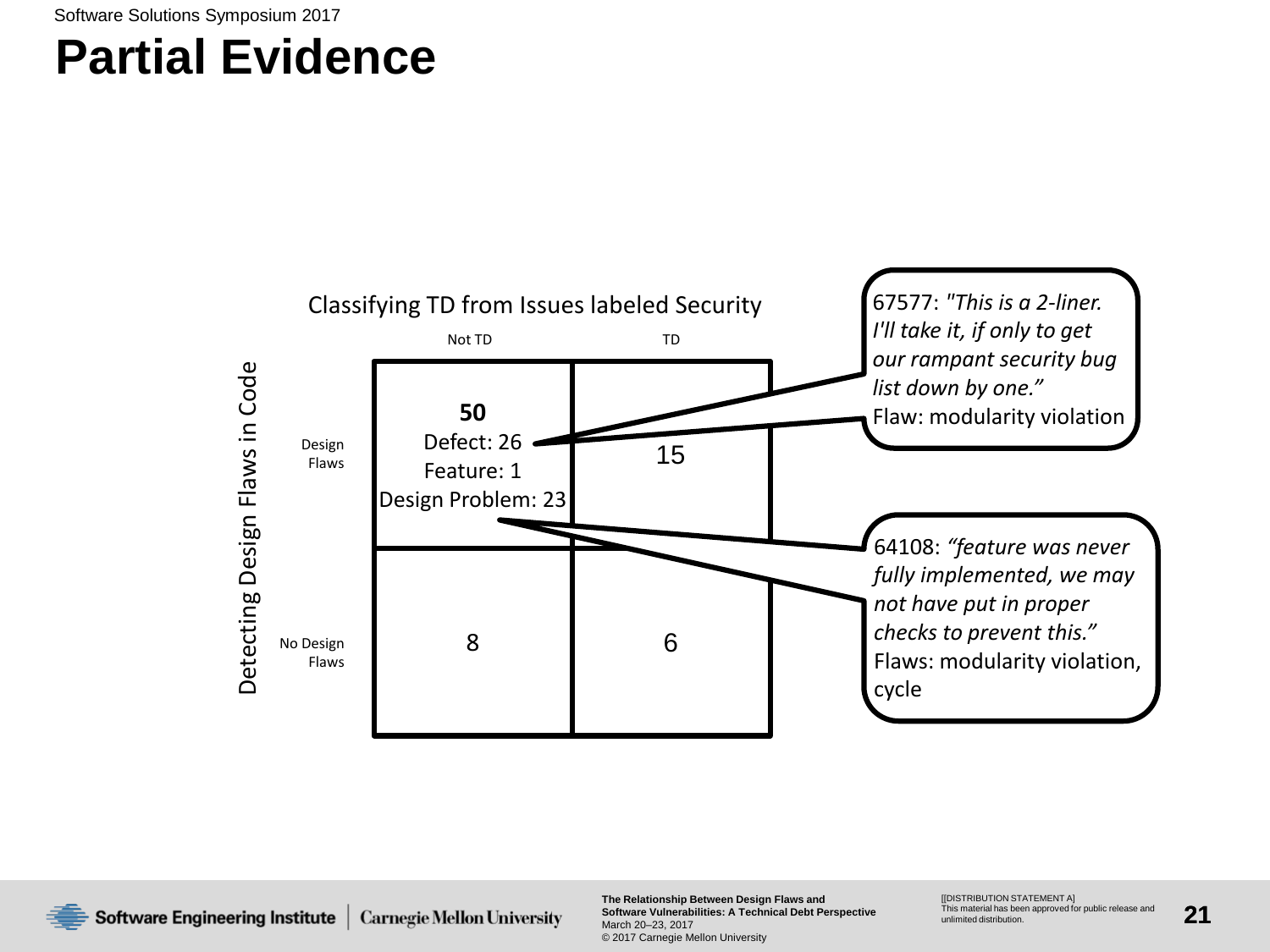### **Supplement Static Analysis with Developer Knowledge**



**The Relationship Between Design Flaws and Software Vulnerabilities: A Technical Debt Perspective** March 20–23, 2017 © 2017 Carnegie Mellon University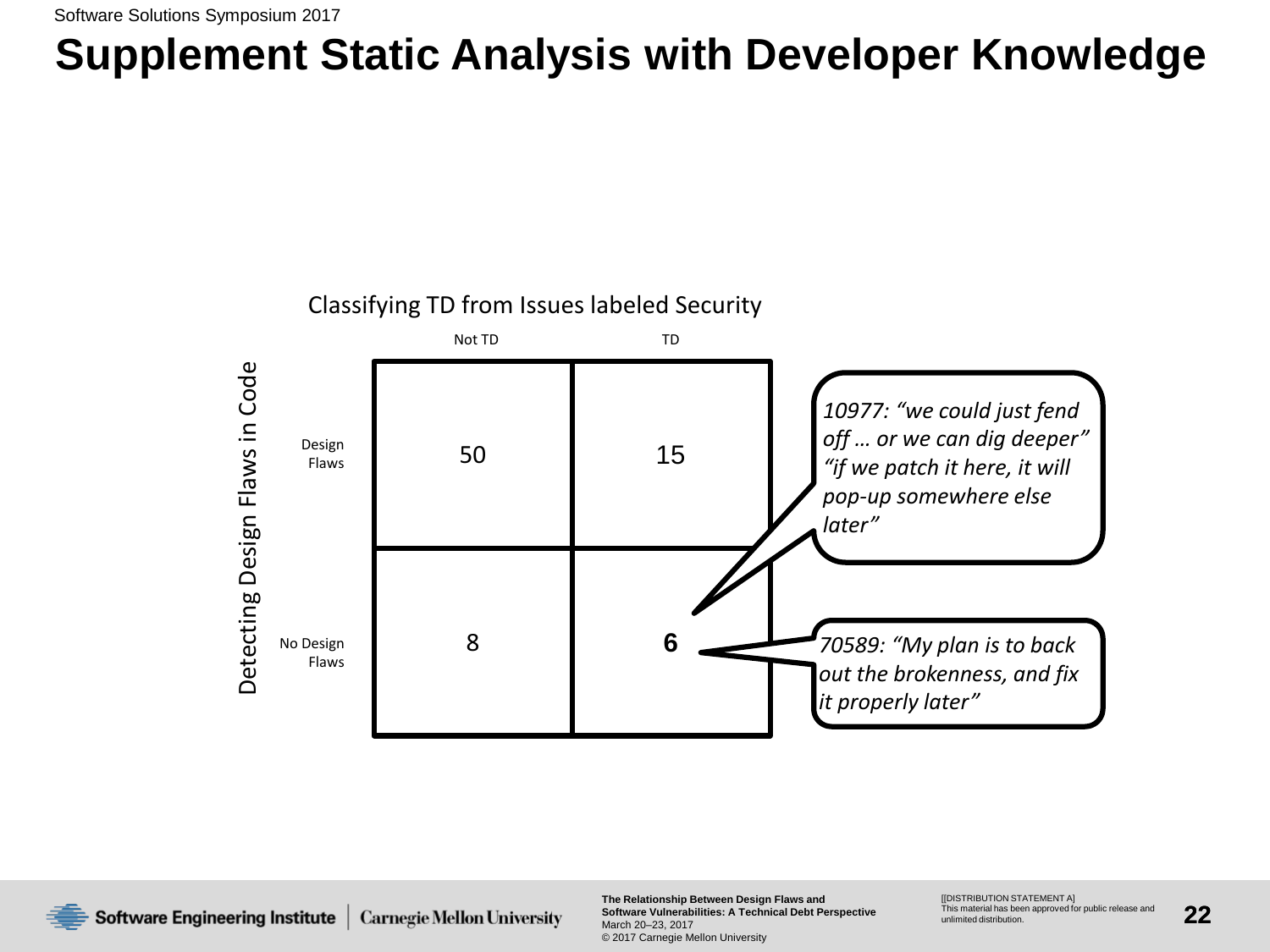### **Take-aways**

The more types of **design flaws** a file is involved in, the higher the likelihood of it also having **vulnerabilities**; files with vulnerabilities tend to have more code churn.

When they address **security** issues, software developers use **technical debt concepts** to discuss **design limitations** and their consequences on future work.



**The Relationship Between Design Flaws and Software Vulnerabilities: A Technical Debt Perspective** March 20–23, 2017 © 2017 Carnegie Mellon University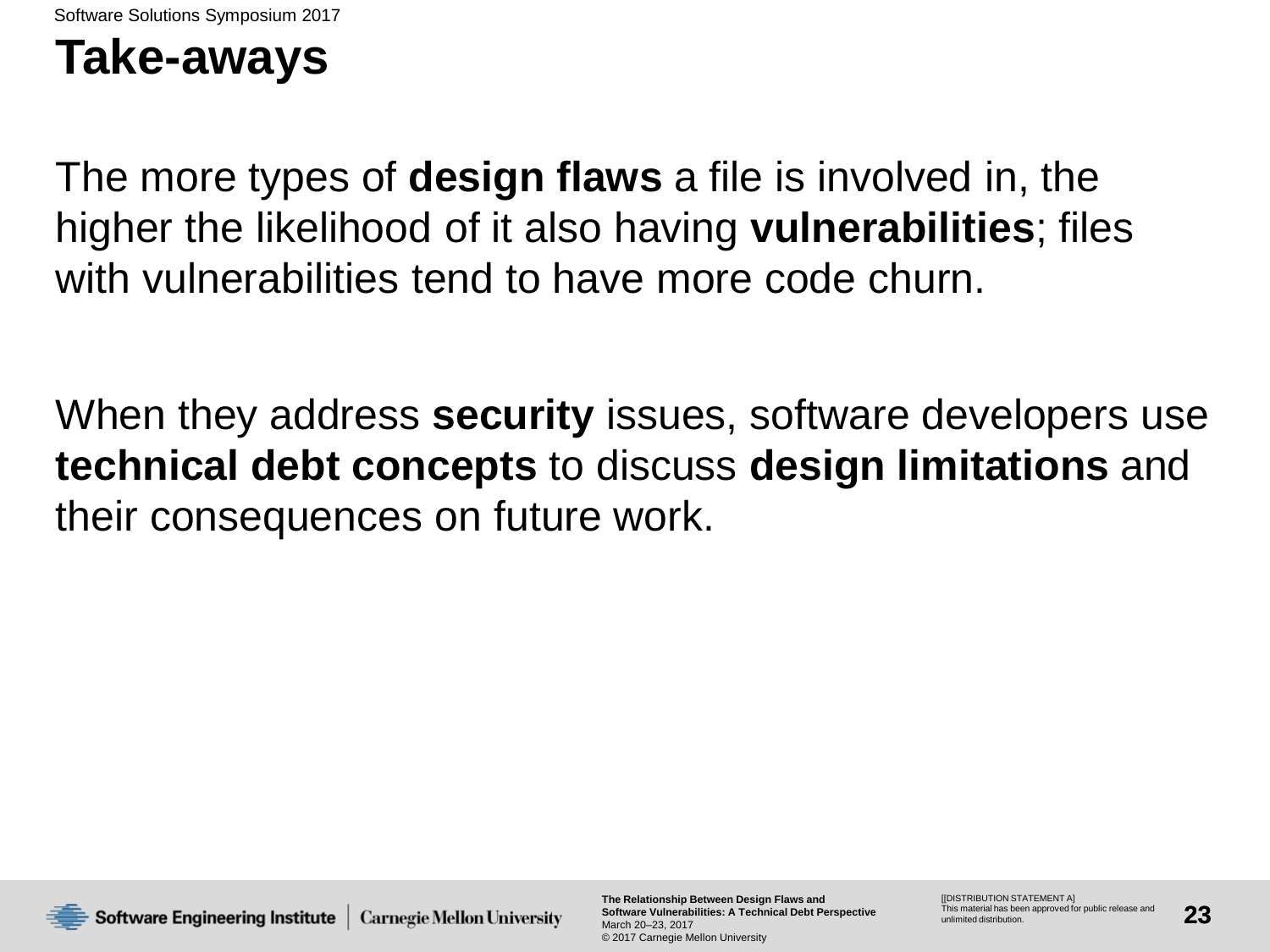### **Take-aways**

Technical debt can be made **visible earlier** when tracked similarly to defects and vulnerabilities, consequently managed more effectively and strategically. Organizations can start today.



**The Relationship Between Design Flaws and Software Vulnerabilities: A Technical Debt Perspective** March 20–23, 2017 © 2017 Carnegie Mellon University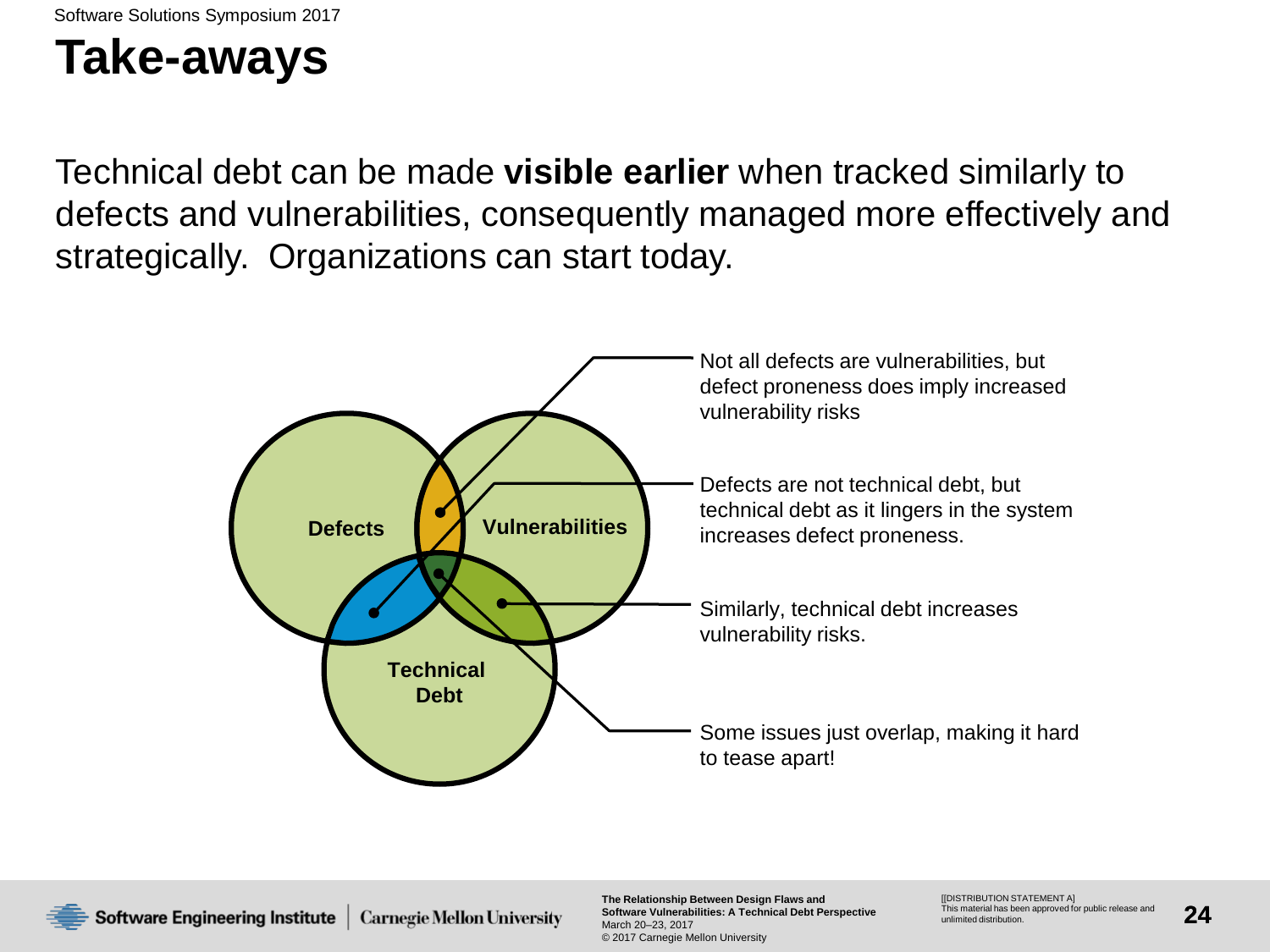### **Further Resources**

N. Ernst, S. Bellomo, I. Ozkaya, R. L. Nord: What to Fix? Distinguishing between design and nondesign rules in automated tools, International Conference on Software Architecture, 2017.

R. L. Nord, I. Ozkaya, E. J. Schwartz, F. Shull, R. Kazman: Can Knowledge of Technical Debt Help Identify Software Vulnerabilities? CSET @ USENIX Security Symposium 2016

S. Bellomo, R. L. Nord, I. Ozkaya, M. Popeck: Got Technical Debt? Surfacing Elusive Technical Debt in Issue Trackers, to appear in proceedings of Mining Software Repositories 2016, collocated @ICSE 2016.

R. L. Nord, R. Sangwan, J. Delange, P. Feiler, L, Thomas, I. Ozkaya: Missed Architectural Dependencies: The Elephant in the Room, WICSA 2016.

P. Avgeriou, P. Kruchten, R. L. Nord, I. Ozkaya, C. B. Seaman: Reducing Friction in Software Development. IEEE Software Future of Software Engineering Special Issue 33(1): 66-73 (2016)

L. Xiao, Y. Cai, R. Kazman, R. Mo, Q. Feng: Identifying and Quantifying Architectural Debts, ICSE 2016.

N. A. Ernst, S. Bellomo, I. Ozkaya, R. L. Nord, I. Gorton: Measure it? Manage it? Ignore it? software practitioners and technical debt. ESEC/SIGSOFT FSE 2015: 50-60

Managing Technical Debt Research Workshop Series 2010-2016 <https://www.sei.cmu.edu/community/td2017/series/>

Technical Debt Publications and other resources available at [http://www.sei.cmu.edu/architecture/research/arch\\_tech\\_debt/arch\\_tech\\_debt\\_library.cfm](http://www.sei.cmu.edu/architecture/research/arch_tech_debt/arch_tech_debt_library.cfm)